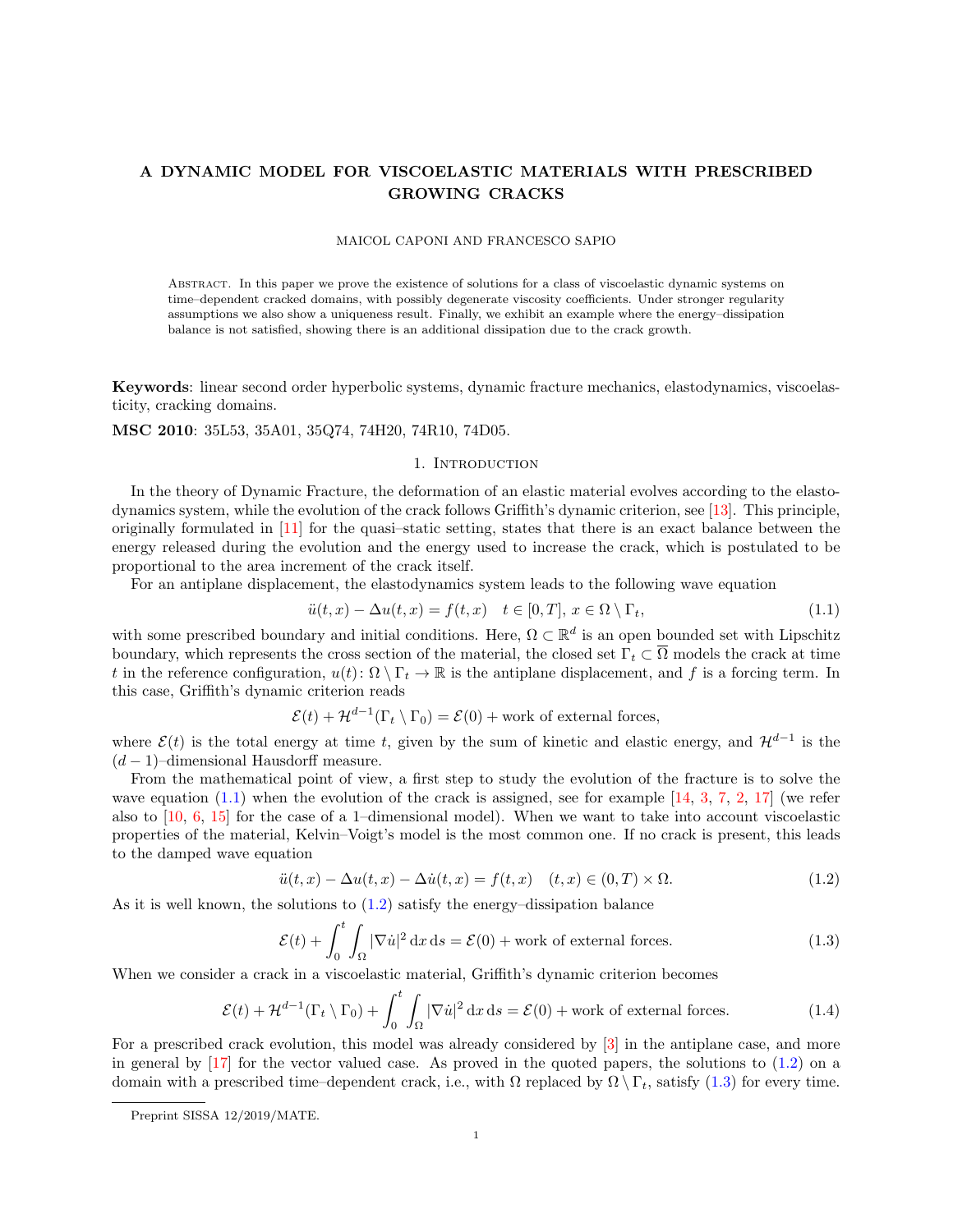This equality implies that [\(1.4\)](#page-0-3) cannot be satisfied unless  $\Gamma_t = \Gamma_0$  for every t. This phenomenon was already well known in mechaincs as the viscoelastic paradox, see for instance [\[16,](#page-19-6) Chapter 7].

To overcome this problem, we modify Kelvin–Voigt's model by considering a possibly degenerate viscosity term depending on  $t$  and  $x$ . More precisely, we study the following equation

<span id="page-1-0"></span>
$$
\ddot{u}(t,x) - \Delta u(t,x) - \text{div}(\Psi^2(t,x)\nabla\dot{u}(t,x)) = f(t,x) \quad t \in [0,T], \, x \in \Omega \setminus \Gamma_t. \tag{1.5}
$$

On the function  $\Psi: (0, T) \times \Omega \to \mathbb{R}$  we only require some regularity assumptions (see [\(2.4\)](#page-2-0)); a particularly interesting case is when  $\Psi$  assumes the value zero on some points of  $\Omega$ , which means that the material has no longer viscoelastic properties in such a zone.

The main result of this paper is Theorem [3.1,](#page-4-0) in which we show the existence of a weak solution to [\(1.5\)](#page-1-0). This is done in the more general case of linear elasticity, that is when the displacement is vector valued and the elastic energy depends only on the symmetric part of its gradient. To this aim we first perform a time discretization in the same spirit of [\[3\]](#page-18-0), and then we pass to the limit as the time step goes to zero by relying on energy estimates; as a byproduct we obtain the energy–dissipation inequality  $(4.4)$ . By using the change of variables method implemented in [\[14,](#page-19-2) [7\]](#page-18-1), we also prove a uniqueness result, but only in dimension  $d = 2$ and when  $\Psi(t)$  vanishes on a neighborhood of the tip of  $\Gamma_t$ .

We complete our work by providing an example in  $d = 2$  of a weak solution to [\(1.5\)](#page-1-0) for which the fracture can grow, while balancing the energy. More precisely, when the cracks  $\Gamma_t$  move with constant speed along the  $x_1$ –axis and  $\Psi(t)$  is zero in a neighborhood of the crack tip, we construct a function u which solves [\(1.5\)](#page-1-0) and satisfies

<span id="page-1-2"></span>
$$
\mathcal{E}(t) + \int_0^t \int_{\Omega} |\Psi \nabla \dot{u}|^2 \, \mathrm{d}x \, \mathrm{d}s + \mathcal{H}^1(\Gamma_t \setminus \Gamma_0) = \mathcal{E}(0) + \text{work of external forces.} \tag{1.6}
$$

Notice that this is the natural extension of Griffith's dynamic criterion [\(1.4\)](#page-0-3) to this setting.

The paper is organized as follows. In Section [2](#page-1-1) we fix the notation adopted throughout the paper, we list the standard assumptions on the family of cracks  $\{\Gamma_t\}_{t\in[0,T]}$  and on the function  $\Psi$ , and we specify the notion of weak solution to problem  $(1.5)$ . In Section [3](#page-4-1) we state our main existence result (Theorem [3.1\)](#page-4-0), and we implement the time discretization method. We conclude the proof of Theorem [3.1](#page-4-0) in Section [4,](#page-9-0) where we show the validity of the initial conditions and the energy–dissipation inequality [\(4.4\)](#page-10-0). Section [5](#page-12-0) deals with the uniqueness problem. Under stronger regularity assumptions on the cracks sets, in Theorem [5.3](#page-15-0) we prove uniqueness of a weak solution, but only when the space dimension is  $d = 2$ . To this aim we assume also that the function  $\Psi$  is zero in a neighborhood of the crack tip. We conclude with Section [6,](#page-16-0) where in dimension  $d = 2$  we show an example of a moving crack which satisfies Griffith's dynamic energy–dissipation balance  $(1.6)$ .

## 2. Notation and Preliminary Results

<span id="page-1-1"></span>The space of  $m \times d$  matrices with real entries is denoted by  $\mathbb{R}^{m \times d}$ ; in case  $m = d$ , the subspace of symmetric matrices is denoted by  $\mathbb{R}^{d \times d}_{sym}$ . Given two vectors  $v_1, v_2 \in \mathbb{R}^d$ , their Euclidean scalar product is denoted by  $v_1 \cdot v_2 \in \mathbb{R}$  and their tensor product is denoted by  $v_1 \otimes v_2 \in \mathbb{R}^{d \times d}$ ; we use  $v_1 \odot v_2 \in \mathbb{R}^{d \times d}_{sym}$  to denote the symmetric part of  $v_1 \otimes v_2$ , namely  $v_1 \odot v_2 := \frac{1}{2}(v_1 \otimes v_2 + v_2 \otimes v_1)$ . Given  $A \in \mathbb{R}^{m \times d}$ , we use  $A^T$  to denote its transpose; we use  $A_1 \cdot A_2 \in \mathbb{R}$  to denote their Euclidean scalar product of two matrices  $A_1, A_2 \in \mathbb{R}^{d \times d}$ .

The partial derivatives with respect to the variable  $x_i$  are denoted by  $\partial_i$ . Given a function  $f: \mathbb{R}^d \to \mathbb{R}^m$ , we denote its Jacobian matrix by  $\nabla f$ , whose components are  $(\nabla f)_{ij} := \partial_j f^i$ ,  $i = 1, \ldots, m, j = 1, \ldots, d$ . For a tensor field  $F: \mathbb{R}^d \to \mathbb{R}^{m \times d}$ , by div F we mean the divergence of F with respect to rows, namely  $(\text{div } F)_i := \sum_{j=1}^d \partial_j F_{ij}$ , for  $i = 1, \ldots, m$ .

The d–dimensional Lebesgue measure is denoted by  $\mathcal{L}^d$  and the  $(d-1)$ –dimensional Hausdorff measure by  $\mathcal{H}^{d-1}$ . We adopted standard notations for Lebesgue and Sobolev spaces on open subsets of  $\mathbb{R}^d$ ; given an open set  $\Omega \subseteq \mathbb{R}^d$  we use  $\|\cdot\|_{\infty}$  to denote the norm of  $L^{\infty}(\Omega;\mathbb{R}^m)$ . The boundary values of a Sobolev function are always intended in the sense of traces. Given a bounded open set  $\Omega$  with Lipschitz boundary, we denote by v the outer unit normal vector to  $\partial\Omega$ , which is defined  $\mathcal{H}^{d-1}$ –a.e. on the boundary.

Given a Banach space X, its norm is denoted by  $\|\cdot\|_X$ ; if X is an Hilbert space, we use  $(\cdot, \cdot)_X$  to denote its scalar product. The dual space of X is denoted by X', and we use  $\langle \cdot, \cdot \rangle_{X'}$  to denote the duality product between X' and X. Given two Banach spaces  $X_1$  and  $X_2$ , the space of linear and continuous maps from  $X_1$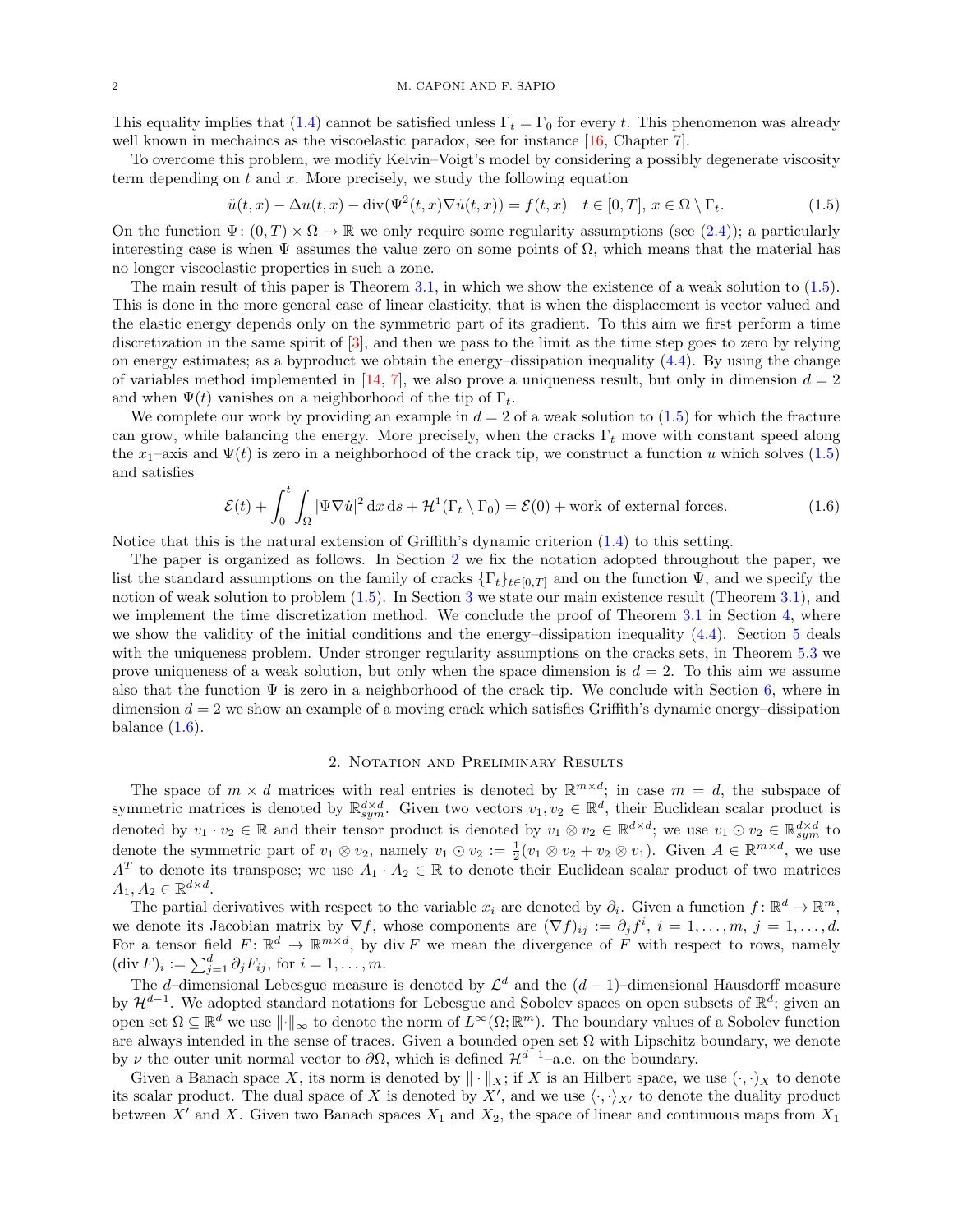to  $X_2$  is denoted by  $\mathscr{L}(X_1; X_2)$ ; given  $\mathbb{A} \in \mathscr{L}(X_1; X_2)$  and  $u \in X_1$ , we write  $\mathbb{A}u \in X_2$  to denote the image of u under A.

Given an open interval  $(a, b) \subseteq \mathbb{R}$ ,  $L^p(a, b; X)$  is the space of  $L^p$  functions from  $(a, b)$  to X. Given  $u \in L^p(a, b; X)$ , we denote by  $\dot{u} \in \mathcal{D}'(a, b; X)$  its distributional derivative. The set of continuous functions from [a, b] to X is denoted by  $C^0([a, b]; X)$ . Given a reflexive Banach space X,  $C_w^0([a, b]; X)$  is the set of weakly continuous functions from  $[a, b]$  to X, namely

 $C_w^0([a, b]; X) := \{u : [a, b] \to X : t \mapsto \langle x', u(t) \rangle_{X'} \text{ is continuous from } [a, b] \text{ to } \mathbb{R} \text{ for every } x' \in X'\}.$ 

Let T be a positive real number and let  $\Omega \subset \mathbb{R}^d$  be a bounded open set with Lipschitz boundary. Let  $\partial_D\Omega$  be a (possibly empty) Borel subset of  $\partial\Omega$  and let  $\partial_N\Omega$  be its complement. Let us consider a family  ${\{\Gamma_t\}}_{t\in[0,T]}$  of closed subsets of  $\overline{\Omega}$  such that:

- (E1)  $t \mapsto \Gamma_t$  is increasing with respect to inclusion, namely  $\Gamma_s \subseteq \Gamma_t$  for every  $0 \le s \le t \le T$ , and  $\mathcal{L}^d(\Gamma_T)=0;$
- (E2) Korn's inequality holds in  $\Omega \setminus \Gamma_T$ , namely there exists a constant  $C_K > 0$  such that

$$
\|\nabla u\|_{L^2(\Omega\setminus\Gamma_T;\mathbb{R}^{d\times d})}^2 \leq C_K(\|u\|_{L^2(\Omega\setminus\Gamma_T;\mathbb{R}^d)}^2 + \|eu\|_{L^2(\Omega\setminus\Gamma_T;\mathbb{R}^{d\times d}_{sym})}^2) \quad \text{for every } u \in H^1(\Omega\setminus\Gamma_T;\mathbb{R}^d),
$$

where  $\nabla u$  and  $eu := \frac{\nabla u + \nabla u^T}{2}$  $\frac{2\sqrt{u}}{2}$  are, respectively, the gradient and the symmetrized gradient of u in the sense of distributions  $\mathcal{D}'(\Omega \setminus \Gamma_t; \mathbb{R}^d)$ ;

(E3) there exists a linear and continuous operator from  $H^1(\Omega \setminus \Gamma_T; \mathbb{R}^d)$  into  $L^2(\partial \Omega; \mathbb{R}^d)$ , which coincides with the usual trace operator when restricted to  $H^1(\Omega;\mathbb{R}^d)$ .

Thanks to (E1) the space  $L^2(\Omega \setminus \Gamma_t)$  coincides with  $L^2(\Omega)$  for every  $t \in [0, T]$ .

To simplify our exposition, for every  $m \in \mathbb{N}$  we set  $H := L^2(\Omega; \mathbb{R}^m)$  and  $H_N := L^2(\partial_N \Omega; \mathbb{R}^m)$ ; we always identify the dual of H by H itself and  $L^2(0,T;L^2(\Omega))$  by  $L^2((0,T)\times\Omega)$ . For every  $t\in[0,T]$  we define

$$
V_t := \{ u \in L^2(\Omega \setminus \Gamma_t; \mathbb{R}^d) : eu \in L^2(\Omega \setminus \Gamma_t; \mathbb{R}^{d \times d}_{sym}) \}.
$$

Notice that in the definition of  $V_t$  we are considering only the distributional gradient of u in  $\Omega \setminus \Gamma_t$  and not the one in  $\Omega$ . The set  $V_t$  is an Hilbert spaces with respect to the following norm

$$
||u||_{V_t} := (||u||_H^2 + ||eu||_H^2)^{\frac{1}{2}}
$$
 for every  $u \in V_t$ .

Since Korn's inequality holds in  $\Omega \setminus \Gamma_T$ , then  $V_t$  coincides with the usual Sobolev space  $H^1(\Omega \setminus \Gamma_t; \mathbb{R}^d)$ . In particular, thanks to  $(E3)$  there exists a constant  $C > 0$  such that

$$
||u||_{V_T} \leq C||u||_{H^1(\Omega \setminus \Gamma_T; \mathbb{R}^d)} \quad \text{for every } u \in V_T.
$$

By combining this inequality with (E2), we derive the existence of a constant  $C_{tr} > 0$  such that

<span id="page-2-4"></span>
$$
||u||_{H_N} \le C_{tr} ||u||_{V_T} \quad \text{for every } u \in V_T,
$$
\n
$$
(2.1)
$$

hence, for every  $t \in [0, T]$  we can consider the set

<span id="page-2-6"></span><span id="page-2-5"></span>
$$
V_t^D := \{ u \in V_t : u = 0 \text{ on } \partial_D \Omega \},
$$

which is an Hilbert space with respect to  $\lVert \cdot \rVert_{V_t}$ .

Let  $\mathbb{C}, \mathbb{B}: \mathbb{R}^{d \times d}_{sym} \to \mathbb{R}^{d \times d}_{sym}$  be two fourth order symmetric tensors satisfying:

$$
\mathbb{C}_{ijhk}, \mathbb{B}_{ijhk} \in L^{\infty}(\Omega) \quad \text{for every } i, j, h, k = 1, \dots, d,
$$
\n(2.2)

$$
\mathbb{C}(x)\eta \cdot \eta \ge \lambda_1 |\eta|^2, \quad \mathbb{B}(x)\eta \cdot \eta \ge \lambda_2 |\eta|^2 \quad \text{for a.e. } x \in \Omega \text{ and for every } \eta \in \mathbb{R}^{d \times d}_{sym},
$$
 (2.3)

for two positive constants  $\lambda_1, \lambda_2$ . Consider a function  $\Psi: (0, T) \times \Omega \to \mathbb{R}$  satisfying

<span id="page-2-3"></span><span id="page-2-2"></span><span id="page-2-0"></span>
$$
\Psi \in L^{\infty}((0,T) \times \Omega), \quad \nabla \Psi \in L^{\infty}((0,T) \times \Omega; \mathbb{R}^d). \tag{2.4}
$$

Given  $f \in L^2(0,T;H)$ ,  $w \in H^2(0,T;H) \cap H^1(0,T;V_0)$ ,  $g \in H^1(0,T;H_N)$ ,  $u^0 \in V_0$  with  $u^0 - w(0) \in V_0^D$ , and  $u^1 \in H$ , we want to find a solution to the viscoelastic dynamic system

<span id="page-2-1"></span>
$$
\ddot{u}(t) - \operatorname{div}(\mathbb{C}eu(t)) - \operatorname{div}(\Psi^2(t)\mathbb{B}eu(t)) = f(t) \quad \text{in } \Omega \setminus \Gamma_t, \ t \in (0, T), \tag{2.5}
$$

satisfying the following boundary and initial conditions

$$
u(t) = w(t) \qquad \text{on } \partial_D \Omega, \ t \in (0, T), \tag{2.6}
$$

$$
(\mathbb{C}eu(t) + \Psi^2(t)\mathbb{B}eu(t))\nu = g(t) \quad \text{on } \partial_N\Omega, t \in (0, T),
$$
\n(2.7)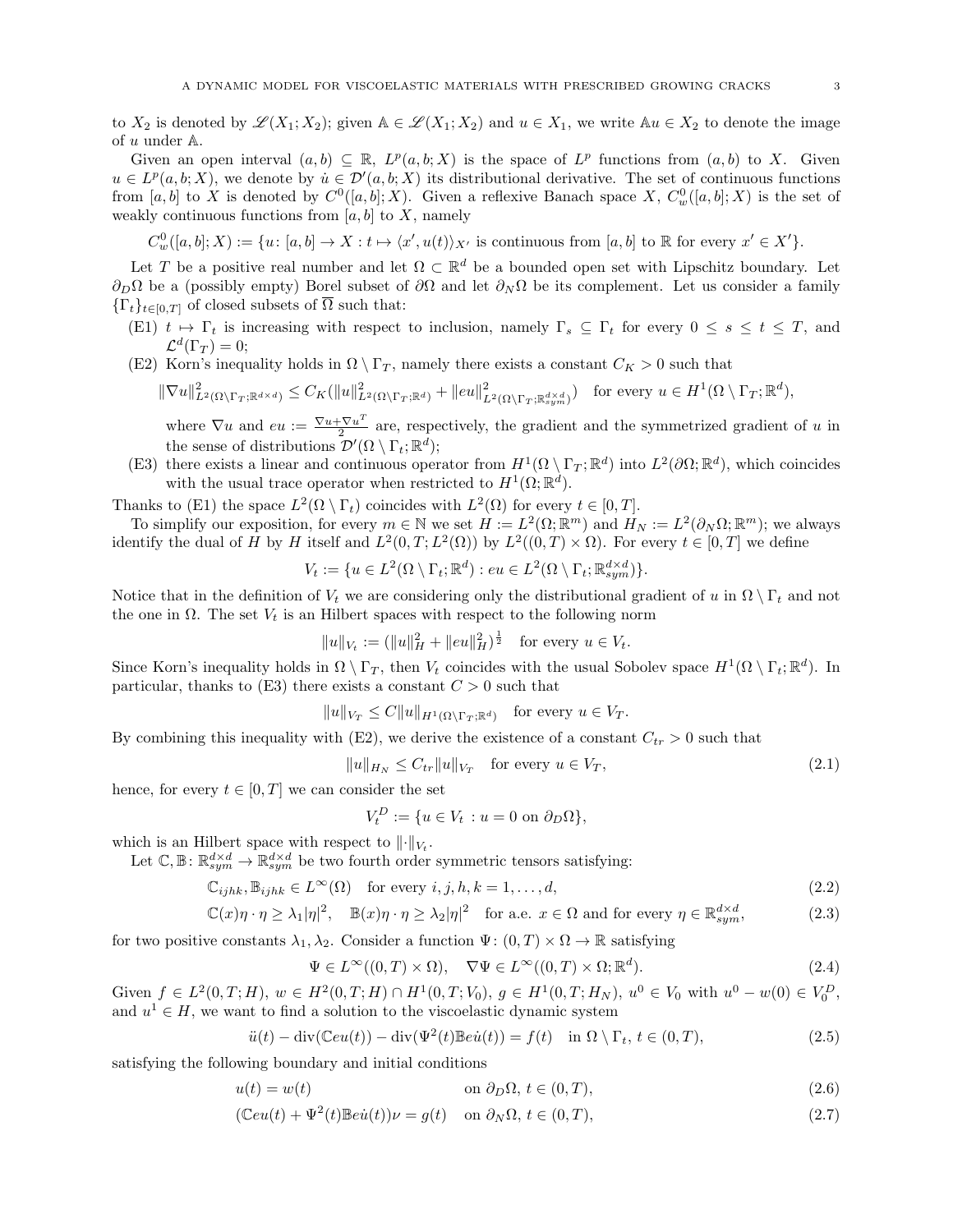#### 4 M. CAPONI AND F. SAPIO

$$
(\mathbb{C}eu(t) + \Psi^2(t)\mathbb{B}ei(t))\nu = 0 \qquad \text{on } \Gamma_t, \quad t \in (0, T), \tag{2.8}
$$

<span id="page-3-2"></span><span id="page-3-1"></span>
$$
u(0) = u^0, \quad \dot{u}(0) = u^1. \tag{2.9}
$$

As usual, the Neumann boundary conditions are only formal, and their meaning will be specified in Definition [2.4.](#page-4-2)

Throughout the paper we always assume that the family  $\{\Gamma_t\}_{t\in[0,T]}$  satisfies (E1)–(E3), as well as  $\mathbb{C}, \mathbb{B}$ ,  $\Psi$ , f, w, g, u<sup>0</sup>, and u<sup>1</sup> the previous hypotheses. Let us define the following functional spaces:

$$
\mathcal{V} := \{ \varphi \in L^2(0, T; V_T) : \dot{\varphi} \in L^2(0, T; H), \varphi(t) \in V_t \text{ for a.e. } t \in (0, T) \},
$$
  
\n
$$
\mathcal{V}^D := \{ \varphi \in \mathcal{V} : \varphi(t) \in V_t^D \text{ for a.e. } t \in (0, T) \},
$$
  
\n
$$
\mathcal{W} := \{ u \in \mathcal{V} : \Psi \dot{u} \in L^2(0, T; V_T), \Psi(t) \dot{u}(t) \in V_t \text{ for a.e. } t \in (0, T) \}.
$$

**Remark 2.1.** In the classical viscoelastic case, namely when  $\Psi$  is identically equal to 1, the solution u to system [\(2.5\)](#page-2-1) has derivative  $\dot{u}(t) \in V_t$  for a.e.  $t \in (0, T)$  with  $e\dot{u} \in L^2(0, T; H)$ . For a generic  $\Psi$  we expect to have  $\Psi e \dot{u} \in L^2(0,T;H)$ . Therefore W is the natural setting where looking for a solution to [\(2.5\)](#page-2-1). Indeed, from a distributional point of view we have

$$
\Psi(t)eu(t) = e(\Psi(t)u(t)) - \nabla\Psi(t) \odot u(t) \quad \text{in } \mathcal{D}'(\Omega \setminus \Gamma_t; \mathbb{R}^{d \times d}_{sym}) \text{ for a.e. } t \in (0, T),
$$

and  $e(\Psi \dot{u}), \nabla \Psi \odot \dot{u} \in L^2(0,T;H)$  if  $u \in \mathcal{W}$ , thanks to [\(2.4\)](#page-2-0).

**Remark 2.2.** The set W coincides with the space of functions  $u \in H^1(0,T;H)$  such that  $u(t) \in V_t$  and  $\Psi(t)\dot{u}(t) \in V_t$  for a.e.  $t \in (0, T)$ , and satisfying

<span id="page-3-0"></span>
$$
\int_0^T \|u(t)\|_{V_t}^2 + \|\Psi(t)\dot{u}(t)\|_{V_t}^2 \, \mathrm{d}t < \infty. \tag{2.10}
$$

This is a consequence of the strong measurability of the maps  $t \mapsto u(t)$  and  $t \mapsto \Psi(t)\dot{u}(t)$  from  $(0, T)$  into  $V_T$ , which gives that  $(2.10)$  is well defined and  $u, \Psi \dot{u} \in L^2(0,T;V_T)$ . To prove the strong measurability of these two maps, it is enough to observe that  $t \mapsto \Psi(t)\dot{u}(t)$  is weakly measurable from  $(0,T)$  into  $L^2(\Omega;\mathbb{R}^d)$ and with image essentially separable. Moreover, the map  $t \mapsto e(\Psi(t) \dot{u}(t))$  is weakly measurable from  $(0, T)$ into  $L^2(\Omega;\mathbb{R}^{d\times d}_{sym})$ , since for every  $\varphi \in C_c^{\infty}(\Omega \setminus \Gamma_T; \mathbb{R}^{d\times d}_{sym})$  the map

$$
t \mapsto \int_{\Omega \setminus \Gamma_T} e(\Psi(t,x)\dot{u}(t,x))\varphi(x) dx = - \int_{\Omega \setminus \Gamma_T} \Psi(t,x)\dot{u}(t,x) \odot \nabla \varphi(x) dx
$$

is measurable from  $(0, T)$  into  $\mathbb{R}$ , and  $C_c^{\infty}(\Omega \setminus \Gamma_T; \mathbb{R}^{d \times d}_{sym})$  is dense in  $L^2(\Omega; \mathbb{R}^{d \times d}_{sym})$ .

**Lemma 2.3.** The spaces V and W are Hilbert spaces with respect to the following norms:

$$
\|\varphi\|_{\mathcal{V}} := \|\varphi\|_{L^2(0,T;V_T)} + \|\dot{\varphi}\|_{L^2(0,T;H)} \quad \text{for every } \varphi \in \mathcal{V},
$$
  

$$
\|u\|_{\mathcal{W}} := \|u\|_{\mathcal{V}} + \|\Psi u\|_{L^2(0,T;V_T)} \quad \text{for every } u \in \mathcal{W}.
$$

Moreover,  $\mathcal{V}^D$  is a closed subspace of  $\mathcal{V}$ .

*Proof.* It is clear that  $\|\cdot\|_{\mathcal{V}}$  and  $\|\cdot\|_{\mathcal{W}}$  are norms on V and W induced by scalar products. We just have to check the completeness of such spaces with respect to these norms.

Let  $(\varphi_k)_k \subseteq V$  be a Cauchy sequence. Then,  $(\varphi_k)_k$  and  $(\varphi_k)_k$  are Cauchy sequences, respectively, in  $L^2(0,T;V_T)$  and  $L^2(0,T;H)$ , which are completed Hilbert spaces. Thus there exists  $\varphi \in L^2(0,T;V_T)$  with  $\dot{\varphi} \in L^2(0,T;H)$  such that  $\varphi_k \to \varphi$  in  $L^2(0,T;V_T)$  and  $\dot{\varphi}_k \to \dot{\varphi}$  in  $L^2(0,T;H)$ . In particular there exists a subsequence  $(\varphi_{k_j})_j$  such that  $\varphi_{k_j}(t) \to \varphi(t)$  in  $V_T$  for a.e.  $t \in (0,T)$ . Since  $\varphi_{k_j}(t) \in V_t$  for a.e.  $t \in (0,T)$  we deduce that  $\varphi(t) \in V_t$  for a.e.  $t \in (0,T)$ . Hence  $\varphi \in V$  and  $\varphi_k \to \varphi$  in V. With a similar argument, we can prove that  $\mathcal{V}^D \subseteq \mathcal{V}$  is a closed subspace.

Let us now consider a Cauchy sequence  $(u_k)_k \subseteq \mathcal{W}$ . We have that  $(u_k)_k$  and  $(\Psi \dot{u}_k)_k$  are Cauchy sequences, respectively, in V and  $L^2(0,T;V_T)$ , which are completed Hilbert spaces. Thus there exist  $u \in V$  and  $z \in L^2(0,T;V_T)$  such that  $u_k \to u$  in V and  $\Psi \dot{u}_k \to z$  in  $L^2(0,T;V_T)$ . Since  $\dot{u}_k \to \dot{u}$  in  $L^2(0,T;H)$  and  $\Psi \in L^{\infty}((0,T) \times \Omega)$ , we also have that  $\Psi \dot{u}_k \to \Psi \dot{u}$  in  $L^2(0,T;H)$ , which gives that  $z = \Psi \dot{u}$ . Finally let us prove that  $\Psi(t)\dot{u}(t) \in V_t$  for a.e.  $t \in (0,T)$ . By the fact that  $\Psi \dot{u}_k \to \Psi \dot{u}$  in  $L^2(0,T;V_T)$ , there exists a subsequence  $(\Psi \dot{u}_{k_j})_j$  such that  $\Psi(t)\dot{u}_{k_j}(t) \to \Psi(t)\dot{u}(t)$  in  $V_T$  for a.e.  $t \in (0,T)$ . Since  $\Psi(t)\dot{u}_{k_j}(t) \in V_t$  for a.e.  $t \in (0,T)$  we deduce that  $\Psi(t) \dot{u}(t) \in V_t$  for a.e.  $t \in (0,T)$ . Hence  $u \in \mathcal{W}$  and  $u_k \to u$  in  $\mathcal{W}$ .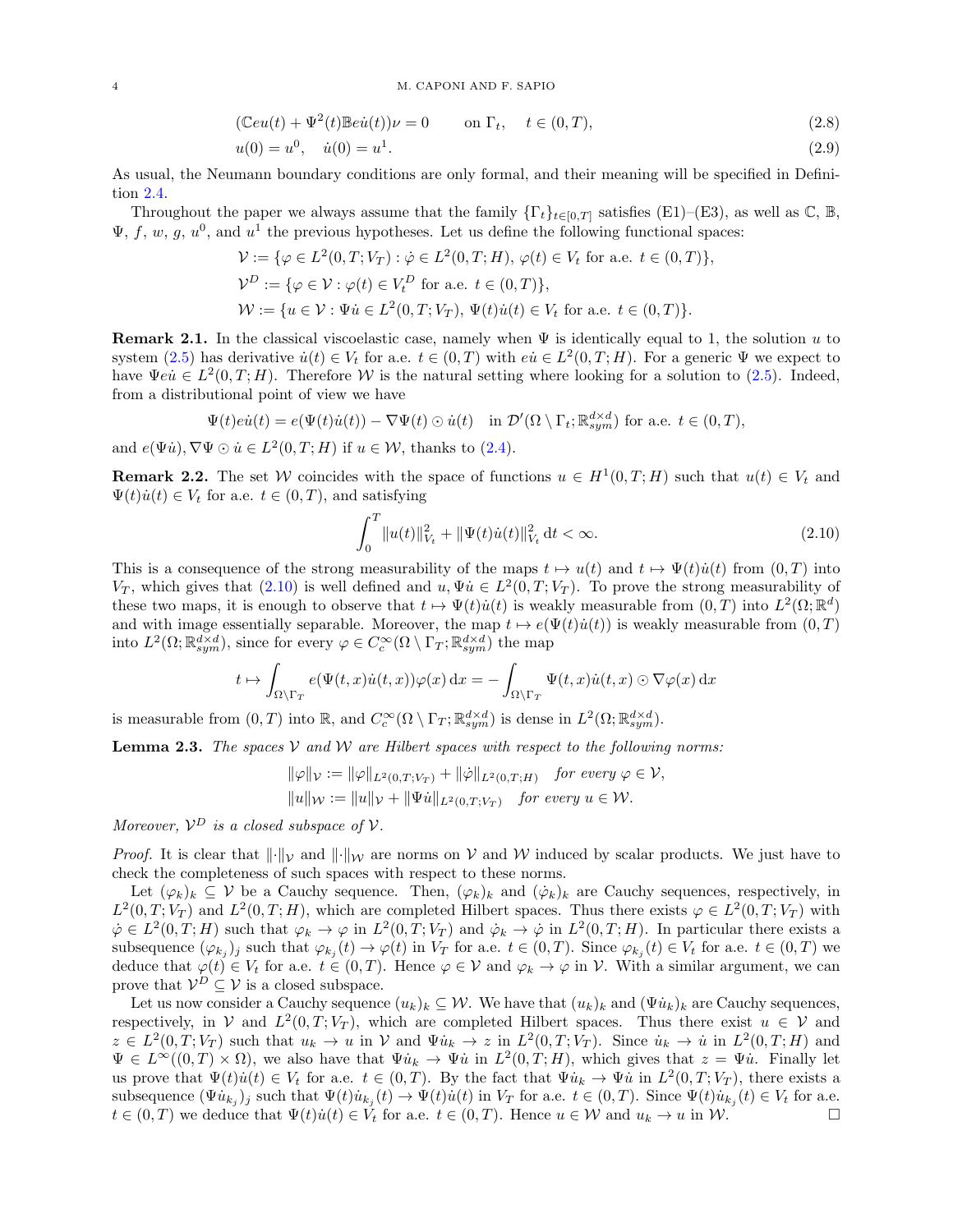We are now in position to define a weak solution to  $(2.5)$ – $(2.8)$ .

<span id="page-4-2"></span>**Definition 2.4** (Weak solution). We say that  $u \in \mathcal{W}$  is a weak solution to system [\(2.5\)](#page-2-1) with boundary conditions  $(2.6)$ – $(2.8)$  if  $u - w \in \mathcal{V}^D$  and

<span id="page-4-3"></span>
$$
-\int_0^T (\dot{u}(t), \dot{\varphi}(t))_H dt + \int_0^T (\mathbb{C}eu(t), e\varphi(t))_H dt + \int_0^T (\mathbb{B}e(\Psi(t)\dot{u}(t)), \Psi(t)e\varphi(t))_H dt - \int_0^T (\mathbb{B}\nabla\Psi(t) \odot \dot{u}(t), \Psi(t)e\varphi(t))_H dt = \int_0^T (f(t), \varphi(t))_H dt + \int_0^T (g(t), \varphi(t))_{H_N} dt
$$
\n(2.11)

for every  $\varphi \in \mathcal{V}^D$  such that  $\varphi(0) = \varphi(T) = 0$ .

Notice that the Neumann boundary conditions  $(2.7)$  and  $(2.8)$  can be obtained from  $(2.11)$ , by using integration by parts in space, only when  $u(t)$  and  $\Gamma(t)$  are sufficiently regular.

**Remark 2.5.** If *u* is regular enough (for example  $\dot{u} \in L^2(0,T;V_T)$  with  $\dot{u}(t) \in V_t$  for a.e.  $t \in (0,T)$ ), then we have  $\Psi e \dot{u} = e(\Psi \dot{u}) - \nabla \Psi \odot \dot{u}$ . Therefore [\(2.11\)](#page-4-3) is coherent with the strong formulation [\(2.5\)](#page-2-1). In particular, for a function  $u \in \mathcal{W}$  we can define

<span id="page-4-6"></span>
$$
\Psi e \dot{u} := e(\Psi \dot{u}) - \nabla \Psi \odot \dot{u} \in L^2(0, T; H), \tag{2.12}
$$

so that equation  $(2.11)$  can be rephrased as

$$
- \int_0^T (\dot{u}(t), \dot{\varphi}(t))_H dt + \int_0^T (\mathbb{C}eu(t), e\varphi(t))_H dt + \int_0^T (\mathbb{B}\Psi(t)e\dot{u}(t), \Psi(t)e\varphi(t))_H dt
$$
  
= 
$$
\int_0^T (f(t), \varphi(t))_H dt + \int_0^T (g(t), \varphi(t))_{H_N} dt
$$

for every  $\varphi \in \mathcal{V}^D$  such that  $\varphi(0) = \varphi(T) = 0$ .

**Definition 2.6** (Initial conditions). We say that  $u \in \mathcal{W}$  satisfies the initial conditions [\(2.9\)](#page-3-2) if

<span id="page-4-4"></span>
$$
\lim_{h \to 0^+} \frac{1}{h} \int_0^h (\|u(t) - u^0\|_{V_t}^2 + \|\dot{u}(t) - u^1\|_H^2) dt = 0.
$$
\n(2.13)

## 3. Existence

<span id="page-4-1"></span>We now state our main existence result, whose proof will be given at the end of Section [4.](#page-9-0)

<span id="page-4-0"></span>**Theorem 3.1.** There exists a weak solution  $u \in W$  to  $(2.5)-(2.8)$  $(2.5)-(2.8)$  $(2.5)-(2.8)$  satisfying the initial conditions  $u(0) = u^0$ and  $\dot{u}(0) = u^1$  in the sense of [\(2.13\)](#page-4-4). Moreover  $u \in C_w([0,T]; V_T)$ ,  $\dot{u} \in C_w([0,T]; H) \cap H^1(0,T; V_0)$ , and  $\lim_{t \to 0^+} u(t) = u^0$  in  $V_T$ ,  $\lim_{t \to 0^+} \dot{u}(t) = u^1$  in H.

To prove the existence of a weak solution to  $(2.5)-(2.8)$  $(2.5)-(2.8)$ , we use a time discretization scheme in the same spirit of [\[3\]](#page-18-0). Let us fix  $n \in \mathbb{N}$  and set

$$
\tau_n := \frac{T}{n}
$$
,  $u_n^0 := u^0$ ,  $u_n^{-1} := u^0 - \tau_n u^1$ .

We define

$$
V_n^k := V_{k\tau_n}^D, \quad g_n^k := g(k\tau_n), \quad w_n^k := w(k\tau_n) \quad \text{for } k = 0, \dots, n,
$$
  
\n
$$
f_n^k := \frac{1}{h} \int_{(k-1)\tau_n}^{k\tau_n} f(s) \, ds, \quad \Psi_n^k := \frac{1}{h} \int_{(k-1)\tau_n}^{k\tau_n} \Psi(s) \, ds, \quad \delta g_n^k := \frac{g_n^k - g_n^{k-1}}{\tau_n} \quad \text{for } k = 1, \dots, n,
$$
  
\n
$$
\delta w_n^0 := \dot{w}(0), \quad \delta w_n^k := \frac{w_n^k - w_n^{k-1}}{\tau_n}, \quad \delta^2 w_n^k := \frac{\delta w_n^k - \delta w_n^{k-1}}{\tau_n} \quad \text{for } k = 1, \dots, n.
$$

For every  $k = 1, ..., n$  let  $u_n^k \in V_T$ , with  $u_n^k - w_n^k \in V_n^k$ , be the solution to

<span id="page-4-5"></span>
$$
(\delta^2 u_n^k, v)_H + (\mathbb{C}eu_n^k, ev)_H + (\mathbb{B}\Psi_n^k e \delta u_n^k, \Psi_n^k ev)_H = (f_n^k, v)_H + (g_n^k, v)_H
$$
 for every  $v \in V_n^k$ , (3.1)

where

$$
\delta u_n^k := \frac{u_n^k - u_n^{k-1}}{\tau_n} \quad \text{for } k = 0, \dots, n, \quad \delta^2 u_n^k := \frac{\delta u_n^k - \delta u_n^{k-1}}{\tau_n} \quad \text{for } k = 1, \dots, n.
$$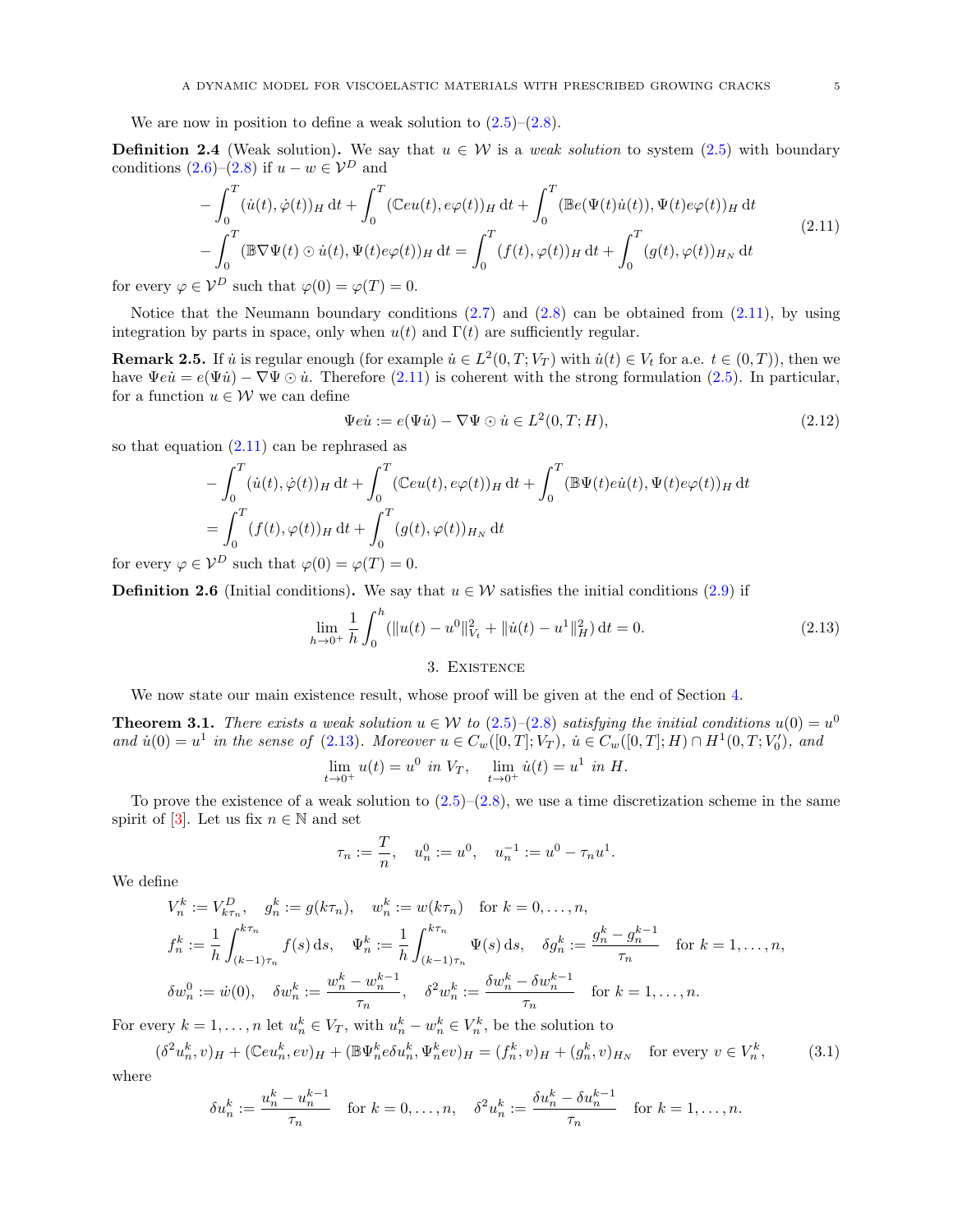The existence of a unique solution  $u_n^k$  to [\(3.1\)](#page-4-5) is an easy application of Lax–Milgram's theorem.

**Remark 3.2.** Since  $\delta u_n^k \in V_{(k-1)\tau_n}$ , then  $\Psi_n^k \epsilon \delta u_n^k = e(\Psi_n^k u_n^k) - \nabla \Psi_n^k \odot u_n^k$ , so that the discrete equation  $(3.1)$  is coherent with the weak formulation given in  $(2.11)$ .

In the next lemma we show a uniform estimate for the family  $\{u_n^k\}_{k=1}^n$  with respect to  $n \in \mathbb{N}$  that will be used later to pass to the limit in the discrete equation [\(3.1\)](#page-4-5).

<span id="page-5-4"></span>**Lemma 3.3.** There exists a constant  $C > 0$ , independent of  $n \in \mathbb{N}$ , such that

<span id="page-5-3"></span>
$$
\max_{i=1,\dots,n} \|\delta u_n^i\|_H + \max_{i=1,\dots,n} \|eu_n^i\|_H + \sum_{i=1}^n \tau_n \|\Psi_n^i e \delta u_n^i\|_H^2 \le C. \tag{3.2}
$$

*Proof.* We fix  $n \in \mathbb{N}$ . To simplify the notation we set

$$
a(u, v) := (\mathbb{C}eu, ev)_H, \quad b_n^k(u, v) := (\mathbb{B}\Psi_n^k eu, \Psi_n^k ev)_H \quad \text{for every } u, v \in V_T.
$$

By taking as test function  $v = \tau_n(\delta u_n^k - \delta w_n^k) \in V_n^k$  in [\(3.1\)](#page-4-5), for  $k = 1, ..., n$  we obtain

$$
\|\delta u_n^k\|_H^2 - (\delta u_n^{k-1}, \delta u_n^k)_H + a(u_n^k, u_n^k) - a(u_n^k, u_n^{k-1}) + \tau_n b(\delta u_n^k, \delta u_n^k) = \tau_n L_n^k,
$$

where

$$
L_n^k := (f_n^k, \delta u_n^k - \delta w_n^k)_{H} + (g_n^k, \delta u_n^k - \delta w_n^k)_{H_N} + (\delta^2 u_n^k, \delta w_n^k)_{H} + a(u_n^k, \delta w_n^k) + b_n^k (\delta u_n^k, \delta w_n^k).
$$

Thanks to the following identities

$$
\|\delta u_n^k\|_H^2 - (\delta u_n^{k-1}, \delta u_n^k)_H = \frac{1}{2} \|\delta u_n^k\|_H^2 - \frac{1}{2} \|\delta u_n^{k-1}\|_H^2 + \frac{\tau_n^2}{2} \|\delta^2 u_n^k\|_H^2,
$$
  

$$
a(u_n^k, u_n^k) - a(u_n^k, u_n^{k-1}) = \frac{1}{2} a(u_n^k, u_n^k) - \frac{1}{2} a(u_n^{k-1}, u_n^{k-1}) + \frac{\tau_n^2}{2} a(\delta u_n^k, \delta u_n^k),
$$

and by omitting the terms with  $\tau_n^2$ , which are non negative, we derive

$$
\frac{1}{2} \|\delta u_n^k\|_H^2 - \frac{1}{2} \|\delta u_n^{k-1}\|_H^2 + \frac{1}{2} a(u_n^k, u_n^k) - \frac{1}{2} a(u_n^{k-1}, u_n^{k-1}) + \tau_n b_n^k(\delta u_n^k, \delta u_n^k) \le \tau_n L_n^k.
$$

We fix  $i \in \{1, \ldots, n\}$  and sum over  $k = 1, \ldots, i$  to obtain the following discrete energy inequality

<span id="page-5-0"></span>
$$
\frac{1}{2} \|\delta u_n^i\|_H^2 + \frac{1}{2} a(u_n^i, u_n^i) + \sum_{k=1}^i \tau_n b_n^k (\delta u_n^k, \delta u_n^k) \le \mathcal{E}_0 + \sum_{k=1}^i \tau_n L_n^k,\tag{3.3}
$$

where  $\mathcal{E}_0 := \frac{1}{2} ||u^1||_H^2 + \frac{1}{2} (\mathbb{C}eu^0, eu^0)_H$ . Let us now estimate the right-hand side in [\(3.3\)](#page-5-0) from above. By  $(2.1)$  and  $(2.2)$  we have

$$
\left| \sum_{k=1}^{i} \tau_n(f_n^k, \delta u_n^k - \delta w_n^k) \right| \le ||f||^2_{L^2(0,T;H)} + \frac{1}{2} ||\dot{w}||^2_{L^2(0,T;H)} + \frac{1}{2} \sum_{k=1}^{i} \tau_n ||\delta u_n^k||^2_H,
$$
\n(3.4)

$$
\left| \sum_{k=1}^{i} \tau_n a(u_n^k, \delta w_n^k) \right| \le \frac{\|\mathbb{C}\|_{\infty}}{2} \|\dot{w}\|_{L^2(0,T;H)}^2 + \frac{\|\mathbb{C}\|_{\infty}}{2} \sum_{k=1}^{i} \tau_n \|eu_n^k\|_H^2,
$$
\n(3.5)

$$
\left| \sum_{k=1}^{i} \tau_n(g_n^k, \delta w_n^k)_{H_N} \right| \le \frac{1}{2} \|g\|_{L^2(0,T;H_N)}^2 + \frac{C_{tr}^2}{2} \|w\|_{L^2(0,T;V_0)}^2.
$$
\n(3.6)

For the other term involving  $g_n^k$ , we perform the following discrete integration by parts

<span id="page-5-2"></span>
$$
\sum_{k=1}^{i} \tau_n(g_n^k, \delta u_n^k)_{H_N} = (g_n^i, u_n^i)_{H_N} - (g(0), u^0)_{H_N} - \sum_{k=1}^{i} \tau_n(\delta g_n^k, u_n^{k-1})_{H_N}.
$$
\n(3.7)

Hence for every  $\epsilon \in (0,1)$ , by using  $(2.1)$  and Young's inequality, we get

<span id="page-5-1"></span>
$$
\left| \sum_{k=1}^{i} \tau_n(g_n^k, \delta u_n^k)_{H_N} \right| \leq \frac{\epsilon}{2} \| u_n^i \|_{H_N}^2 + \frac{1}{2\epsilon} \| g \|_{L^\infty(0, T; H_N)}^2 + \| g(0) \|_{H_N} \| u^0 \|_{H_N} + \sum_{k=1}^i \tau_n \| \delta g_n^k \|_{H_N} \| u_n^{k-1} \|_{H_N}^2
$$
\n
$$
\leq C_{\epsilon} + \frac{\epsilon C_{tr}^2}{2} \| u_n^i \|_{V_T}^2 + \frac{C_{tr}^2}{2} \sum_{k=1}^i \tau_n \| u_n^k \|_{V_T}^2,
$$
\n(3.8)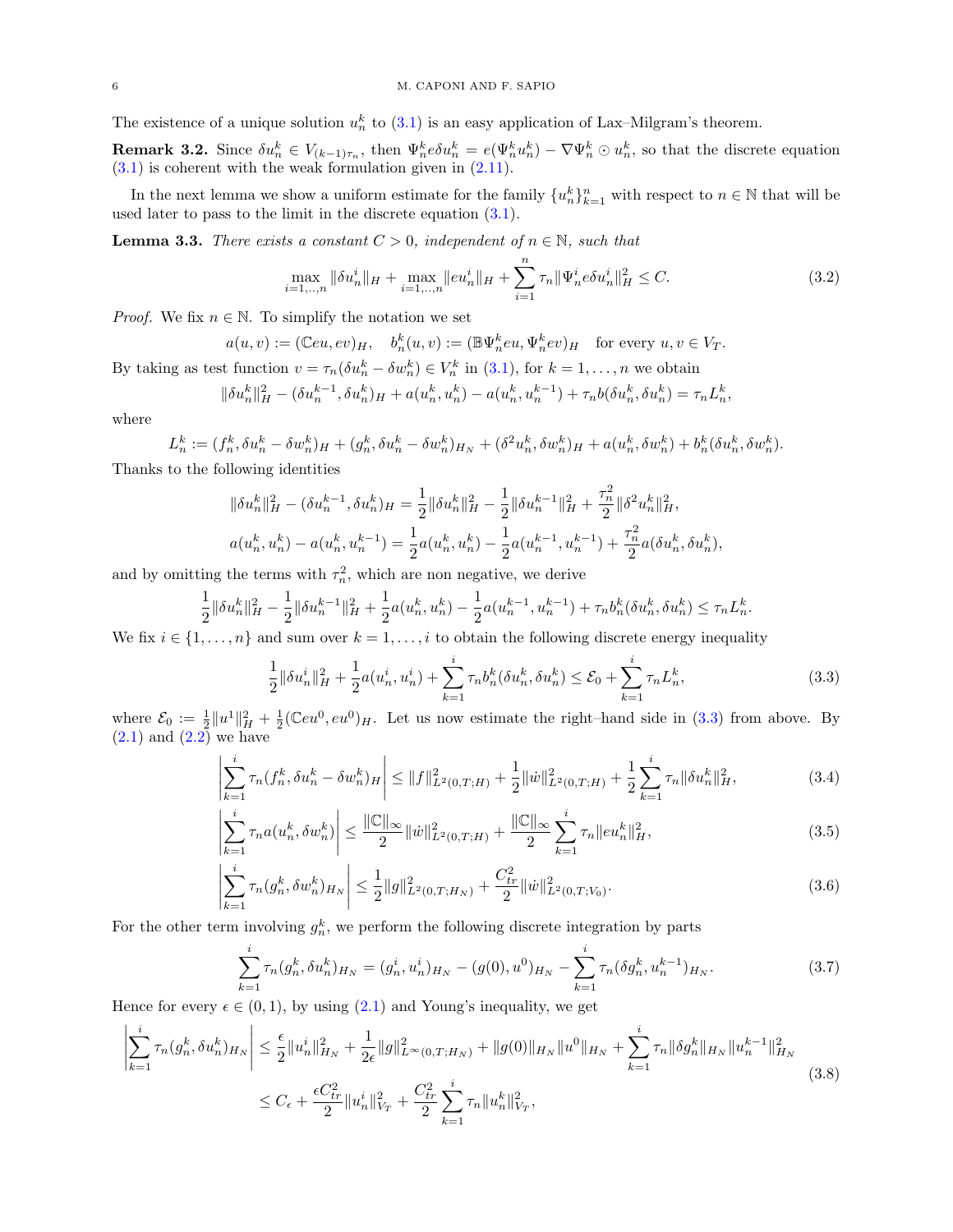where  $C_{\epsilon}$  is a positive constant depending on  $\epsilon$ . Thanks to Jensen's inequality we can write

$$
||u_n^i||_{V_T}^2 \leq \left(||u_0||_H + \sum_{j=1}^i \tau_n ||\delta u_n^j||_H\right)^2 + ||eu_n^i||_H^2 \leq 2||u^0||_H^2 + 2T \sum_{j=1}^i \tau_n ||\delta u_n^j||_H^2 + ||eu_n^i||_H^2,
$$

so that [\(3.8\)](#page-5-1) can be further estimated as

$$
\left| \sum_{k=1}^{i} \tau_n(g_n^k, \delta u_n^k)_{H_N} \right| \le \tilde{C}_{\epsilon} + \frac{\epsilon C_{tr}^2}{2} \|e u_n^i\|_H^2 + \tilde{C} \sum_{k=1}^{i} \tau_n \left( \|\delta u_n^j\|_H^2 + \|e u_n^i\|_H^2 \right) \tag{3.9}
$$

for some positive constants  $\tilde{C}_{\epsilon}$  and  $\tilde{C}$ , with  $\tilde{C}_{\epsilon}$  depending on  $\epsilon$ . Similarly to [\(3.7\)](#page-5-2), we can say

<span id="page-6-2"></span>
$$
\sum_{k=1}^{i} \tau_n(\delta^2 u_n^k, \delta w_n^k)_{H} = (\delta u_n^i, \delta w_n^i)_{H} - (\delta u_n^0, \delta w_n^0)_{H} - \sum_{k=1}^{i} \tau_n(\delta u_n^{k-1}, \delta^2 w_n^k)_{H},
$$
\n(3.10)

from which we deduce that for every  $\epsilon > 0$ 

$$
\left| \sum_{k=1}^{i} \tau_n (\delta^2 u_n^k, \delta w_n^k) H \right| \leq \frac{1}{2\epsilon} \|\delta w_n^i\|_H^2 + \frac{\epsilon}{2} \|\delta u_n^i\|_H^2 + \|u^1\|_H \|\dot{w}(0)\|_H + \sum_{k=1}^{i} \tau_n \|\delta u_n^{k-1}\|_H \|\delta^2 w_n^k\|_H
$$
\n
$$
\leq \bar{C}_{\epsilon} + \frac{\epsilon}{2} \|\delta u_n^i\|_H^2 + \frac{1}{2} \sum_{k=1}^{i} \tau_n \|\delta u_n^k\|_H^2,
$$
\n(3.11)

where  $\bar{C}_{\epsilon}$  is a positive constant depending on  $\epsilon$ . We estimate from above the last term in right-hand side of [\(3.3\)](#page-5-0) in the following way

<span id="page-6-0"></span>
$$
\sum_{k=1}^{i} \tau_n b_n^k (\delta u_n^k, \delta w_n^k) \le \sum_{k=1}^{i} \tau_n (b_n^k (\delta u_n^k, \delta u_n^k))^{\frac{1}{2}} (b_n^k (\delta w_n^k, \delta w_n^k))^{\frac{1}{2}} \n\le \frac{1}{2} \sum_{k=1}^{i} \tau_n b_n^k (\delta u_n^k, \delta u_n^k) + \frac{1}{2} ||\mathbb{B}||_{\infty} ||\Psi||_{\infty}^2 ||\dot{w}||_{L^2(0,T;V_0)}^2.
$$
\n(3.12)

By considering  $(3.3)$ – $(3.12)$  and using  $(2.3)$  we obtain

$$
\left(\frac{1-\epsilon}{2}\right)\|\delta u_{n}^{i}\|_{H}^{2} + \frac{\lambda_{1}-\epsilon C_{tr}^{2}}{2}\|e u_{n}^{i}\|_{H}^{2} + \frac{1}{2}\sum_{k=1}^{i}\tau_{n}b_{n}^{k}(\delta u_{n}^{k},\delta u_{n}^{k}) \leq \hat{C}_{\epsilon} + \hat{C}\sum_{k=1}^{i}\tau_{n}\left(\|\delta u_{n}^{k}\|_{H}^{2} + \|e u_{n}^{k}\|_{H}^{2}\right)
$$

for two positive constants  $\hat{C}_{\epsilon}$  and  $\hat{C}$ , with  $\hat{C}_{\epsilon}$  depending on  $\epsilon$ . We can now choose  $\epsilon < \frac{1}{2} \min \left\{1, \frac{\lambda_1}{C_{tr}^2}\right\}$  to derive the following estimate

$$
\frac{1}{4} \|\delta u_n^i\|_H^2 + \frac{1}{4} \|eu_n^i\|_H^2 + \frac{1}{2} \sum_{k=1}^i \tau_n b_n^k (\delta u_n^k, \delta u_n^k) \le C_1 + C_2 \sum_{k=1}^i \tau_n \left( \|\delta u_n^k\|_H^2 + \|eu_n^k\|_H^2 \right),\tag{3.13}
$$

where  $C_1$  and  $C_2$  are two positive constants depending only on  $u^0$ ,  $u^1$ , f, g, and w. Thanks to a discrete version of Gronwall's lemma (see, e.g., [\[1,](#page-18-4) Lemma 3.2.4]) we deduce the existence of a constant  $C_3 > 0$ , independent of  $i$  and  $n$ , such that

<span id="page-6-1"></span>
$$
\|\delta u_n^i\|_H + \|eu_n^i\|_H \le C_3 \quad \text{for every } i = 1, \dots, n \text{ and for every } n \in \mathbb{N}.
$$

By combining this last estimate with  $(3.13)$  and  $(2.3)$  we finally get  $(3.2)$  and we conclude.

We now want to pass to the limit into the discrete equation  $(3.1)$  to obtain a weak solution to  $(2.5)-(2.8)$  $(2.5)-(2.8)$ . We start by defining the following approximating sequences of our limit solution

 $u_n(t) := u_n^k + (t - k\tau_n) \delta u_n^k,$   $\tilde{u}_n(t) := \delta u_n^k + (t - k\tau_n) \delta^2 u_n^k$   $t \in [(k-1)\tau_n, k\tau_n], k = 1, \ldots, n$  $u_n^+(t) := u_n^k,$   $\tilde{u}$  $_n^+(t) := \delta u_n^k$  $t \in ((k-1)\tau_n, k\tau_n], k = 1, \ldots, n,$  $u_n^-(t) := u_n^{k-1},$   $\tilde{u}$  $n^{-}_{n}(t) := \delta u_{n}^{k-1}$  $t \in [(k-1)\tau_n, k\tau_n), k = 1, \ldots, n.$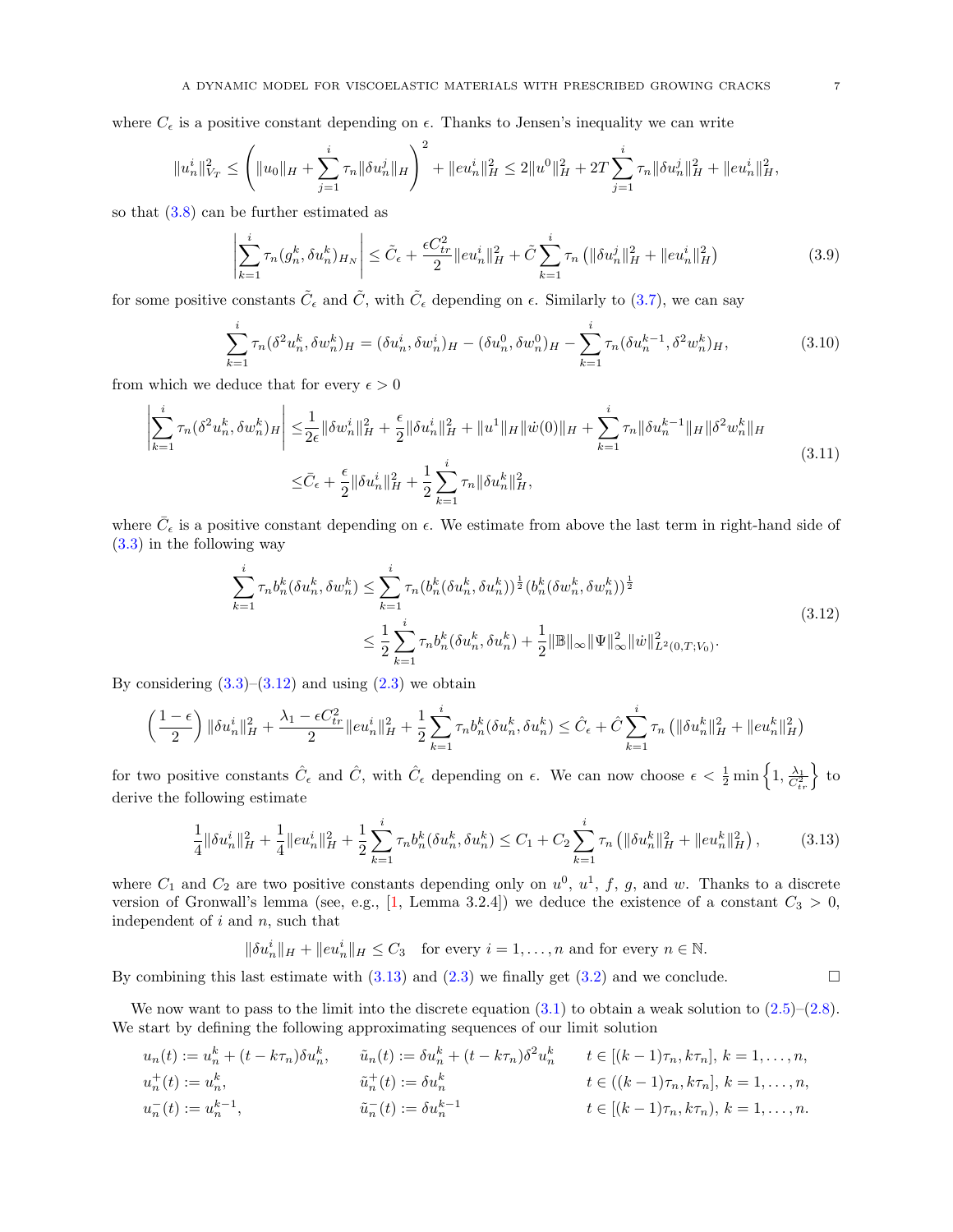Notice that  $u_n \in H^1(0,T;H)$  with  $\dot{u}_n(t) = \delta u_n^k = \tilde{u}_n^+(t)$  for  $t \in ((k-1)\tau_n, k\tau_n)$  and  $k = 1,\ldots,n$ . Let us approximate  $\Psi$  and w by

$$
\Psi_n^+(t) := \Psi_n^k, \qquad w_n^+(t) := w_n^k \qquad t \in ((k-1)\tau_n, k\tau_n], \ k = 1, \dots, n,
$$
  

$$
\Psi_n^-(t) := \Psi_n^{k-1}, \qquad w_n^-(t) := w_n^{k-1} \qquad t \in [(k-1)\tau_n, k\tau_n], \ k = 1, \dots, n.
$$

<span id="page-7-0"></span>**Lemma 3.4.** There exists a function  $u \in \mathcal{W}$ , with  $u - w \in \mathcal{V}^D$ , such that, up to a not relabeled subsequence

$$
u_n \xrightarrow[n \to \infty]{H^1(0,T;H)} u, \quad u_n^{\pm} \xrightarrow[n \to \infty]{L^2(0,T;V_T)} u, \quad \tilde{u}_n^{\pm} \xrightarrow[n \to \infty]{L^2(0,T;H)} \dot{u}, \tag{3.14}
$$

$$
\nabla \Psi_n^{\pm} \odot \tilde{u}_n^{\pm} \xrightarrow[n \to \infty]{L^2(0,T;H)} \nabla \Psi \odot \dot{u}, \quad e(\Psi_n^{\pm} \tilde{u}_n^{\pm}) \xrightarrow[n \to \infty]{L^2(0,T;H)} e(\Psi \dot{u}). \tag{3.15}
$$

*Proof.* Thanks to Lemma [3.3](#page-5-4) the sequences  $\{u_n\}_n \subseteq H^1(0,T;H) \cap L^\infty(0,T;V_T)$ ,  $\{u_n^{\pm}\}_n \subseteq L^\infty(0,T;V_T)$ , and  ${\{\tilde{u}_n^{\pm}\}_n \subseteq L^{\infty}(0,T;H)}$  are uniformly bounded. By Banach-Alaoglu's theorem there exist  $u \in H^1(0,T;H)$ and  $v \in L^2(0,T;V_T)$  such that, up to a not relabeled subsequence

$$
u_n \xrightarrow[n \to \infty]{L^2(0,T;V_T)} u, \quad \dot{u}_n \xrightarrow[n \to \infty]{L^2(0,T;H)} \dot{u}, \quad u_n^+ \xrightarrow[n \to \infty]{L^2(0,T;V_T)} v.
$$

Since there exists a constant  $C > 0$  such that

<span id="page-7-2"></span><span id="page-7-1"></span>
$$
||u_n - u_n^+||_{L^\infty(0,T;H)} \leq C\tau_n \xrightarrow[n \to \infty]{} 0,
$$

we can conclude that  $u = v$ . Moreover, given that  $u_n(t) = u_n^+(t - \tau_n)$  for  $t \in (\tau_n, T)$ ,  $\tilde{u}_n^+(t) = \dot{u}_n(t)$  for a.e.  $t \in (0,T)$ , and  $\tilde{u}_n^-(t) = \tilde{u}_n^+(t - \tau_n)$  for  $t \in (\tau_n, T)$ , we deduce

$$
u_n^- \xrightarrow[n \to \infty]{L^2(0,T;V_T)} u, \quad \tilde{u}_n^{\pm} \xrightarrow[n \to \infty]{L^2(0,T;H)} \dot{u}.
$$

By [\(3.2\)](#page-5-3) we derive that the sequences  $\{e(\Psi_n^+\tilde{u}_n^+)\}_n \subseteq L^2(0,T;H)$  and  $\{\nabla\Psi_n^+\odot\tilde{u}_n^+\}_n \subseteq L^2(0,T;H)$  are uniformly bounded. Indeed there exists a constant  $C > 0$  independent of n such that

$$
\begin{split} \|\nabla \Psi_n^+ \odot \tilde{u}_n^+\|_{L^2(0,T;H)}^2 &= \sum_{k=1}^n \int_{(k-1)\tau_n}^{k\tau_n} \|\nabla \Psi_n^k \odot \delta u_n^k\|_H^2 \, \mathrm{d}t \le \|\nabla \Psi\|_{\infty}^2 \sum_{k=1}^n \tau_n \|\delta u_n^k\|_H^2 \le C, \\ \|e(\Psi_n^+ \tilde{u}_n^+) \|_{L^2(0,T;H)}^2 &= \sum_{k=1}^n \int_{(k-1)\tau_n}^{k\tau_n} \|e(\Psi_n^k \delta u_n^k)\|_H^2 \, \mathrm{d}t = \sum_{k=1}^n \tau_n \|\Psi_n^k e \delta u_n^k + \nabla \Psi_n^k \odot \delta u_n^k\|_H^2 \\ &\le 2 \sum_{k=1}^n \tau_n \|\Psi_n^k e \delta u_n^k\|_H^2 + 2 \sum_{k=1}^n \tau_n \|\nabla \Psi_n^k \odot \delta u_n^k\|_H^2 \le C. \end{split}
$$

Therefore, there exists  $w_1, w_2 \in L^2(0,T;H)$  such that, up to a further not relabeled subsequence

$$
\nabla \Psi_n^+ \odot \tilde u_n^+ \xrightarrow[n \to \infty]{L^2(0,T;H)} w_1, \quad e(\Psi_n^+ \tilde u_n^+) \xrightarrow[n \to \infty]{L^2(0,T;H)} w_2.
$$

We want to identify the limit functions  $w_1$  and  $w_2$ . Consider  $\varphi \in L^2(0,T;H)$ , then

$$
\int_0^T (\nabla \Psi_n^+ \odot \tilde{u}_n^+, \varphi)_H \, \mathrm{d}t = \frac{1}{2} \int_0^T (\tilde{u}_n^+, \varphi \nabla \Psi_n^+)_H \, \mathrm{d}t + \frac{1}{2} \int_0^T (\tilde{u}_n^+, \varphi^T \nabla \Psi_n^+)_H \, \mathrm{d}t = \int_0^T (\tilde{u}_n^+, \varphi^{sym} \nabla \Psi_n^+)_H \, \mathrm{d}t,
$$

where  $\varphi^{sym} := \frac{\varphi + \varphi^{T}}{2}$  $\frac{\varphi^1}{2}$ . Since  $\tilde{u}_n^+$  $\frac{L^2(0,T;H)}{n\!\rightarrow\!\infty}\,\dot u$  and  $\varphi^{sym}\nabla\Psi_n^+$  $\frac{L^2(0,T;H)}{n\to\infty}$   $\varphi^{sym}\nabla\Psi$  by dominate convergence theorem, we obtain

$$
\int_0^T (\nabla \Psi_n^+ \odot \tilde{u}_n^+, \varphi)_H \, \mathrm{d}t \xrightarrow[n \to \infty]{} \int_0^T (\dot{u}, \varphi^{sym} \nabla \Psi)_H \, \mathrm{d}t = \int_0^T (\nabla \Psi \odot \dot{u}, \varphi)_H \, \mathrm{d}t,
$$

and so  $w_1 = \nabla \Psi \odot \dot{u}$ . Moreover for  $\phi \in L^2(0,T;H)$  we have

$$
\int_0^T (\Psi_n^+ \tilde{u}_n^+, \phi)_H \, \mathrm{d}t = \int_0^T (\tilde{u}_n^+, \phi \Psi_n^+)_H \, \mathrm{d}t \xrightarrow[n \to \infty]{} \int_0^T (\dot{u}, \Psi \phi)_H \, \mathrm{d}t = \int_0^T (\Psi \dot{u}, \phi)_H \, \mathrm{d}t,
$$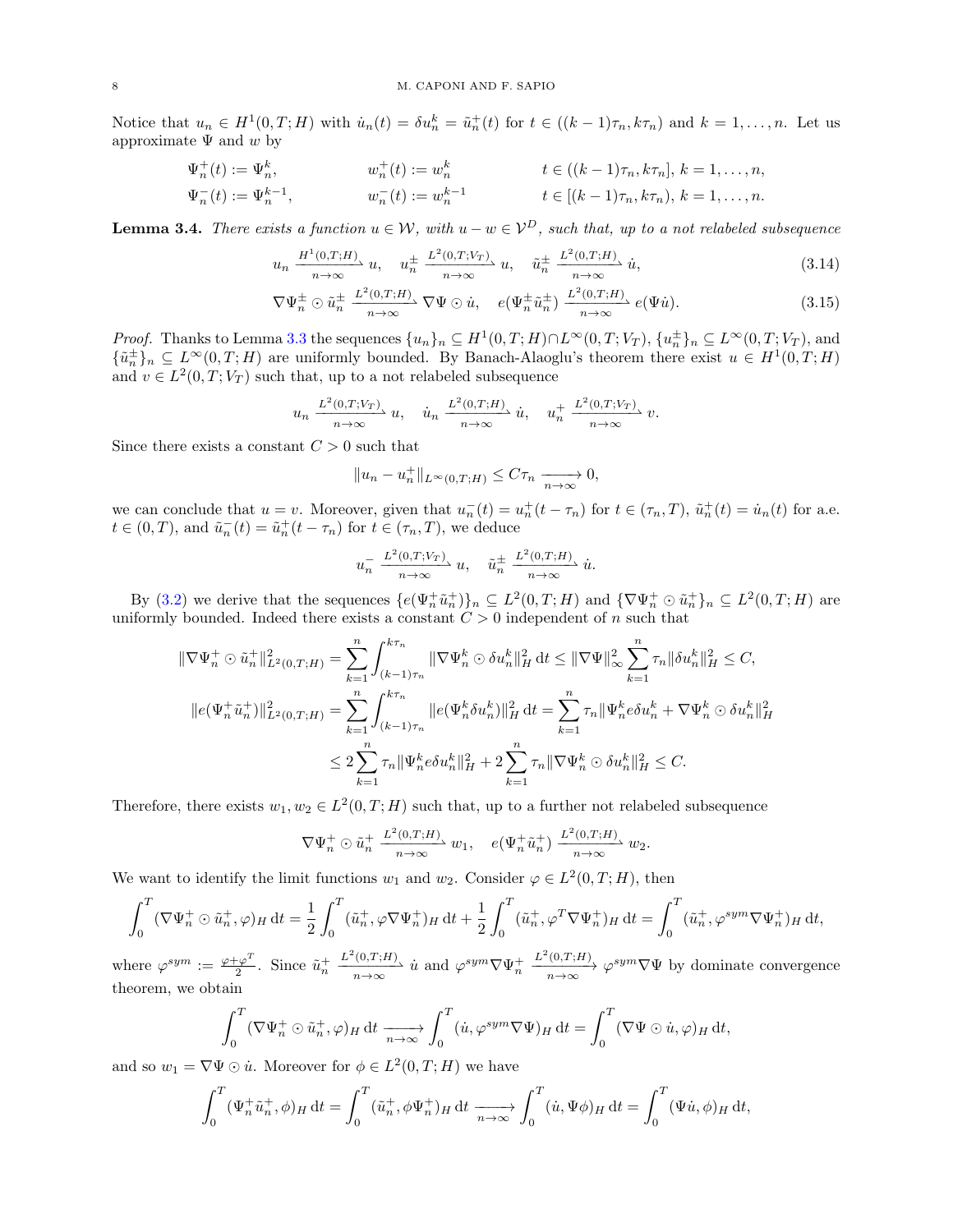thanks to  $\tilde{u}_n^+$  $\frac{L^2(0,T;H)}{n\to\infty}$  *u* and  $\Psi_n^+\phi$   $\frac{L^2(0,T;H)}{n\to\infty}$   $\Psi\phi$ , again implied by dominated convergence theorem. Therefore  $\Psi_n^+ \tilde{u}_n^+$  $\frac{L^2(0,T;H)}{n\to\infty}\Psi\dot{u}$ , from which  $e(\Psi^+_n\tilde{u}^+_n)\xrightarrow[n\to\infty]{\mathcal{D}'(0,T;H)} e(\Psi\dot{u})$ , that gives  $w_2=e(\Psi\dot{u})$ . In particular we have  $\Psi \dot{u} \in L^2(0,T;V_T)$ . By arguing in a similar way we also obtain

$$
\nabla\Psi_n^-\odot \tilde u_n^-\xrightarrow[n\to\infty]{L^2(0,T;H)} \nabla\Psi\odot \dot u,\quad e(\Psi_n^-\tilde u_n^-)\xrightarrow[n\to\infty]{L^2(0,T;H)} e(\Psi\dot u).
$$

Let us check that  $u \in \mathcal{W}$ . To this aim let us consider the following set

$$
E = \{ v \in L^2(0, T; V_T) : v(t) \in V_t \text{ for a.e. } t \in (0, T) \} \subseteq L^2(0, T; V_T).
$$

We have that E is a (strong) closed convex subset of  $L^2(0,T;V_T)$ , and so by Hahn-Banach's theorem the set E is weakly closed. Notice that  $\{u_n^-\}_n$ ,  $\{\Psi_n^-\tilde{u}_n^-\}_n \subseteq E$ , indeed

$$
u_n^-(t) = u_n^{k-1} \in V_{(k-1)\tau_n} \subseteq V_t \quad \text{for } t \in [(k-1)\tau_n, k\tau_n), \, k = 1, \dots, n,
$$
  

$$
\Psi_n^-(t)\tilde{u}_n^-(t) = \Psi_n^{k-1}\delta u_n^{k-1} \in V_{(k-1)\tau_n} \subseteq V_t \quad \text{for } t \in [(k-1)\tau_n, k\tau_n), \, k = 1, \dots, n.
$$

Since  $u_n^ \frac{L^2(0,T;V_T)}{n\to\infty}$  u and  $\Psi^-_nu^-_n$  $\frac{L^2(0,T;V_T)}{n\to\infty}$   $\Psi\dot{u}$ , we conclude that  $u,\Psi\dot{u} \in E$ . Finally, to show that  $u - w \in \mathcal{V}^D$  we observe

$$
u_n^-(t) - w_n^-(t) = u_n^{k-1} - w_n^{k-1} \in V_n^{k-1} \subseteq V_t^D \quad \text{for } t \in [(k-1)\tau_n, k\tau_n), k = 1, \dots, n.
$$

Therefore  $\{u_n^- - w_n^-\}_n \subset \{v \in L^2(0,T;V_T) : v(t) \in V_t^D$  for a.e.  $t \in (0,T)\}$ , which is a (strong) closed convex t subset of  $L^2(0,T;V_T)$ , and so it is weakly closed. Since  $u_n^ \frac{L^2(0,T;V_T)}{n\to\infty}$  u and  $w_n^ \frac{L^2(0,T;V_0)}{n\to\infty}$  w, we get that  $u(t) - w(t) \in V_t^D$  for a.e.  $t \in (0, T)$ , which implies  $u - w \in V^D$ .

We now use Lemma [3.4](#page-7-0) to pass to the limit in the discrete equation  $(3.1)$ .

<span id="page-8-2"></span>**Lemma 3.5.** The limit function  $u \in \mathcal{W}$  of Lemma [3.4](#page-7-0) is a weak solution to [\(2.5\)](#page-2-1)–[\(2.8\)](#page-3-1).

*Proof.* We only need to prove that  $u \in W$  satisfies [\(2.11\)](#page-4-3). We fix  $n \in \mathbb{N}$ ,  $\varphi \in C_c^1(0,T;V_T)$  such that  $\varphi(t) \in V_t^D$  for every  $t \in (0, T)$ , and we consider

$$
\varphi_n^k := \varphi(k\tau_n) \text{ for } k = 0, \dots, n, \quad \delta \varphi_n^k := \frac{\varphi_n^k - \varphi_n^{k-1}}{\tau_n} \text{ for } k = 1, \dots, n,
$$

and the approximating sequences

$$
\varphi_n^+(t) := \varphi_n^k, \qquad \qquad \tilde{\varphi}_n^+(t) := \delta \varphi_n^k \qquad t \in ((k-1)\tau_n, k\tau_n], \, k = 1, \ldots, n.
$$

If we use  $\tau_n \varphi_n^k \in V_n^k$  as test function in [\(3.1\)](#page-4-5), after summing over  $k = 1, ..., n$ , we get

$$
\sum_{k=1}^{n} \tau_n(\delta^2 u_n^k, \varphi_n^k)_{H} + \sum_{k=1}^{n} \tau_n(\mathbb{C} e u_n^k, e \varphi_n^k)_{H} + \sum_{k=1}^{n} \tau_n(\mathbb{B} \Psi_n^k e \delta u_n^k, \Psi_n^k e \varphi_n^k)_{H} = \sum_{k=1}^{n} \tau_n(f_n^k, v)_{H} + \sum_{k=1}^{n} \tau_n(g_n^k, v)_{H_N}.
$$
\n(3.16)

By these identities

<span id="page-8-1"></span><span id="page-8-0"></span>
$$
\sum_{k=1}^{n} \tau_n(\delta^2 u_n^k, \varphi_n^k)_{H} = -\sum_{k=1}^{n} \tau_n(\delta u_n^{k-1}, \delta \varphi_n^k)_{H} = -\int_0^T (\tilde{u}_n^-(t), \tilde{\varphi}_n^+(t))_{H} dt,
$$

from  $(3.16)$  we deduce

$$
-\int_0^T (\tilde{u}_n^-, \tilde{\varphi}_n^+)_H \, dt + \int_0^T (\mathbb{C}eu_n^+, e\varphi_n^+)_H \, dt - \int_0^T (\mathbb{B} \nabla \Psi_n^+ \odot \tilde{u}_n^+, e\varphi_n^+)_H \, dt + + \int_0^T (\mathbb{B}e(\Psi_n^+ \tilde{u}_n^+), e\varphi_n^+)_H \, dt = \int_0^T (f_n^+, \varphi_n^+)_H \, dt + \int_0^T (g_n^+, \varphi_n^+)_{H_N} \, dt.
$$
 (3.17)

Thanks to  $(3.14)$ ,  $(3.15)$ , and the following convergences

$$
\varphi_n^+ \xrightarrow[n \to \infty]{L^2(0,T;V_T)} \varphi, \quad \tilde{\varphi}_n^+ \xrightarrow[n \to \infty]{L^2(0,T;H)} \dot{\varphi}, \quad f_n^+ \xrightarrow[n \to \infty]{L^2(0,T;H)} f, \quad g_n^+ \xrightarrow[n \to \infty]{L^2(0,T;H_N)} g,
$$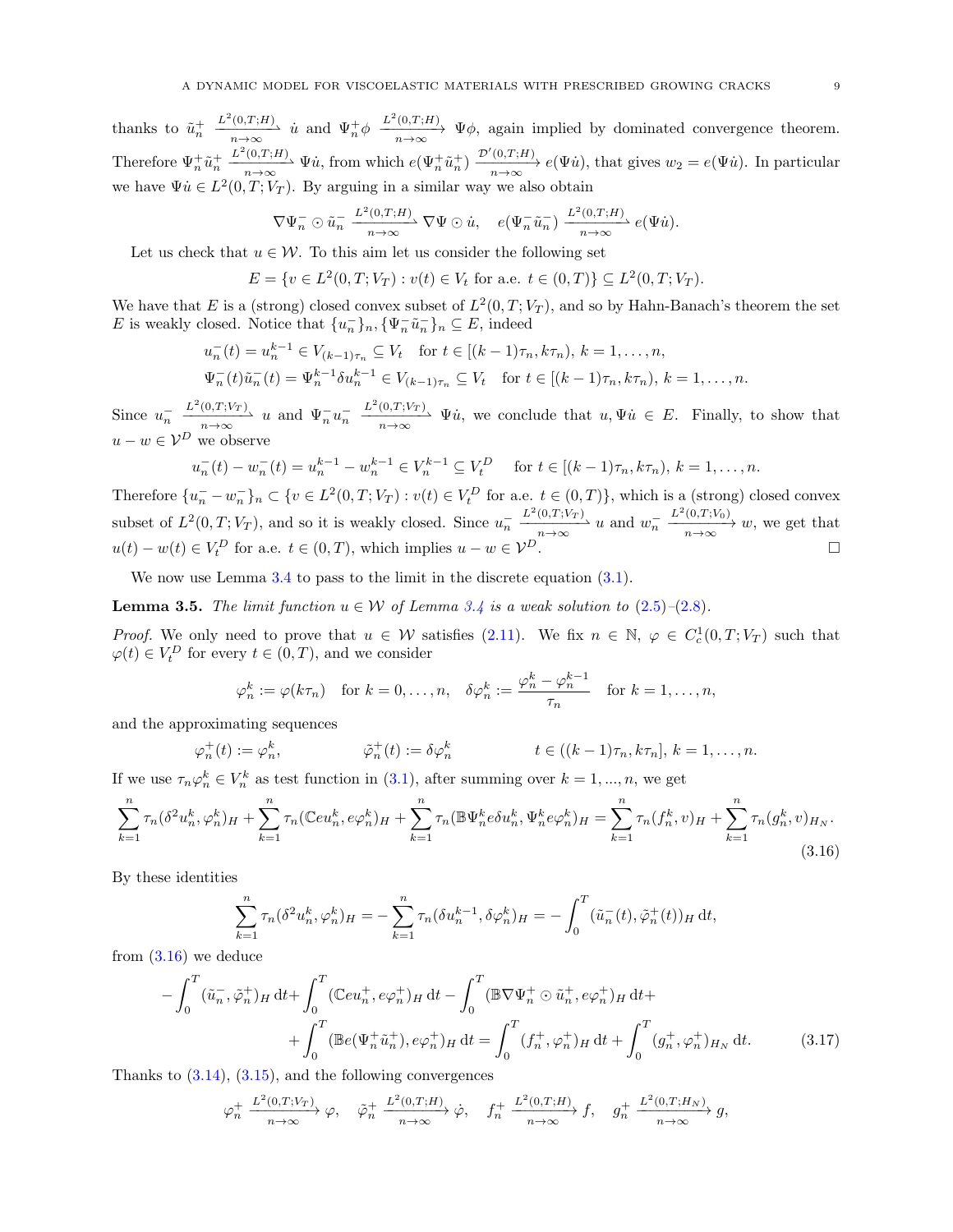we can pass to the limit in [\(3.17\)](#page-8-1), and we get that  $u \in \mathcal{W}$  satisfies [\(2.11\)](#page-4-3) for every  $\varphi \in C_c^1(0,T;V_T)$  such that  $\varphi(t) \in V_t^D$  for every  $t \in (0, T)$ . Finally, by using a density argument (see [\[8,](#page-18-5) Remark 2.9]), we conclude that  $u \in \mathcal{W}$  is a weak solution to  $(2.5)-(2.8)$  $(2.5)-(2.8)$ .

## 4. Initial Conditions and Energy–Dissipation Inequality

<span id="page-9-0"></span>To complete our existence result, it remains to prove that the function  $u \in \mathcal{W}$  given by Lemma [3.5](#page-8-2) satisfies the initial conditions  $(2.9)$  in the sense of  $(2.13)$ . Let us start by showing that the second distributional derivative  $\ddot{u}$  belongs to  $L^2(0,T;(V_0^D)')$ . If we consider the discrete equation [\(3.1\)](#page-4-5), for every  $v \in V_0^D \subseteq V_n^k$ , with  $||v||_{V_0} \leq 1$ , we have

$$
|(\delta^2 u_n^k, v)_H| \leq ||\mathbb{C}||_{\infty} ||eu_n^k||_H + ||\mathbb{B}||_{\infty} ||\Psi_n^k||_{\infty} ||\Psi_n^k e \delta u_n^k||_H + ||f_n^k||_H + C_{tr} ||g_n^k||_{H_N}.
$$

Therefore, taking the supremum over  $v \in V_0^D$  with  $||v||_{V_0} \leq 1$ , we obtain the existence of a positive constant C such that

$$
\|\delta^2 u_n^k\|_{(V_0^D)'}^2 \leq C(\|eu_n^k\|_H^2 + \|\Psi_n^k e \delta u_n^k\|_H^2 + \|f_n^k\|_H^2 + \|g_n^k\|_{H_N}^2).
$$

If we multiply this inequality by  $\tau_n$  and we sum over  $k = 1, \ldots, n$ , we get

$$
\sum_{k=1}^{n} \tau_n \|\delta^2 u_n^k\|_{(V_0^D)'}^2 \le C \left( \sum_{k=1}^{n} \tau_n \|eu_n^k\|_H^2 + \sum_{k=1}^{n} \tau_n \|\Psi_n^k e \delta u_n^k\|_H^2 + \|f\|_{L^2(0,T;H)}^2 + \|g\|_{L^2(0,T;H_N)}^2 \right). \tag{4.1}
$$

Thanks to [\(4.1\)](#page-9-1) and Lemma [3.3](#page-5-4) we conclude that  $\sum_{k=1}^{n} \tau_n \|\delta^2 u_n^k\|_{V_0'}^2 \leq \tilde{C}$  for every  $n \in \mathbb{N}$  for a positive constant  $\tilde{C}$  independent on  $n \in \mathbb{N}$ . In particular the sequence  $\{\tilde{u}_n\}_n \subseteq H^1(0,T;(V_0^D)')$  is uniformly bounded (notice that  $\dot{u}_n(t) = \delta^2 u_n^k$  for  $t \in ((k-1)\tau_n, k\tau_n)$  and  $k = 1, \ldots, n$ ). Hence, up to extract a further (not relabeled) subsequence from the one of Lemma [3.4,](#page-7-0) we get

<span id="page-9-3"></span><span id="page-9-1"></span>
$$
\tilde{u}_n \xrightarrow[n \to \infty]{H^1(0,T;(V_0^D)')} w_3,
$$
\n
$$
(4.2)
$$

and by using the following estimate

$$
\|\tilde{u}_n - \tilde{u}_n^+\|_{L^2(0,T;(V_0^D)')} \le \tau_n \|\dot{\tilde{u}}_n\|_{L^2(0,T;(V_0^D)')} \le \tilde{C}\tau_n \xrightarrow[n \to \infty]{} 0
$$

we conclude that  $w_3 = \dot{u}$ .

Let us recall the following result, whose proof can be found for example in [\[9\]](#page-18-6).

<span id="page-9-2"></span>**Lemma 4.1.** Let X, Y be two reflexive Banach spaces such that  $X \rightarrow Y$  continuously. Then

 $L^{\infty}(0,T;X) \cap C^{0}([0,T];Y) \subseteq C_w^{0}([0,T];X).$ 

Since  $H^1(0,T;(V_0^D)') \hookrightarrow C^0([0,T], (V_0^D)')$ , by using Lemmas [3.4](#page-7-0) and [4.1](#page-9-2) we get that our weak solution  $u \in \mathcal{W}$  satisfies

$$
u \in C_w^0([0,T];V_T), \quad \dot{u} \in C_w^0([0,T];H), \quad \ddot{u} \in L^2(0,T;(V_0^D)').
$$

By  $(3.14)$  and  $(4.2)$  we hence obtain

<span id="page-9-4"></span>
$$
u_n(t) \xrightarrow[n \to \infty]{H} u(t), \quad \tilde{u}_n(t) \xrightarrow[n \to \infty]{(V_0^D)'} \dot{u}(t) \quad \text{for every } t \in [0, T], \tag{4.3}
$$

so that  $u(0) = u^0$  and  $\dot{u}(0) = u^1$ , since  $u_n(0) = u^0$  and  $\dot{u}_n(0) = u^1$ .

To prove that

$$
\lim_{h \to 0^+} \frac{1}{h} \int_0^h \left( \|u(t) - u^0\|_{V_0}^2 + \|\dot{u}(t) - u^1\|_H^2 \right) dt = 0
$$

we will actually show

$$
\lim_{t \to 0^+} u(t) = u^0 \text{ in } V_T, \quad \lim_{t \to 0^+} \dot{u}(t) = u^1 \text{ in } H.
$$

This is a consequence of following energy–dissipation inequality which holds for the weak solution  $u \in \mathcal{W}$  of Lemma [3.5.](#page-8-2) Let us define the total energy as

$$
\mathcal{E}(t) := \frac{1}{2} ||\dot{u}(t)||_H^2 + \frac{1}{2} (\mathbb{C}eu(t), eu(t))_H \quad t \in [0, T].
$$

Notice that  $\mathcal{E}(t)$  is well defined for every  $t \in [0,T]$  since  $u \in C_w^0([0,T]; V_T)$  and  $\dot{u} \in C_w^0([0,T]; H)$ , and that  $\mathcal{E}(0) = \frac{1}{2} ||\dot{u}^1||_H^2 + \frac{1}{2} (\mathbb{C}eu^0, eu^0)_H.$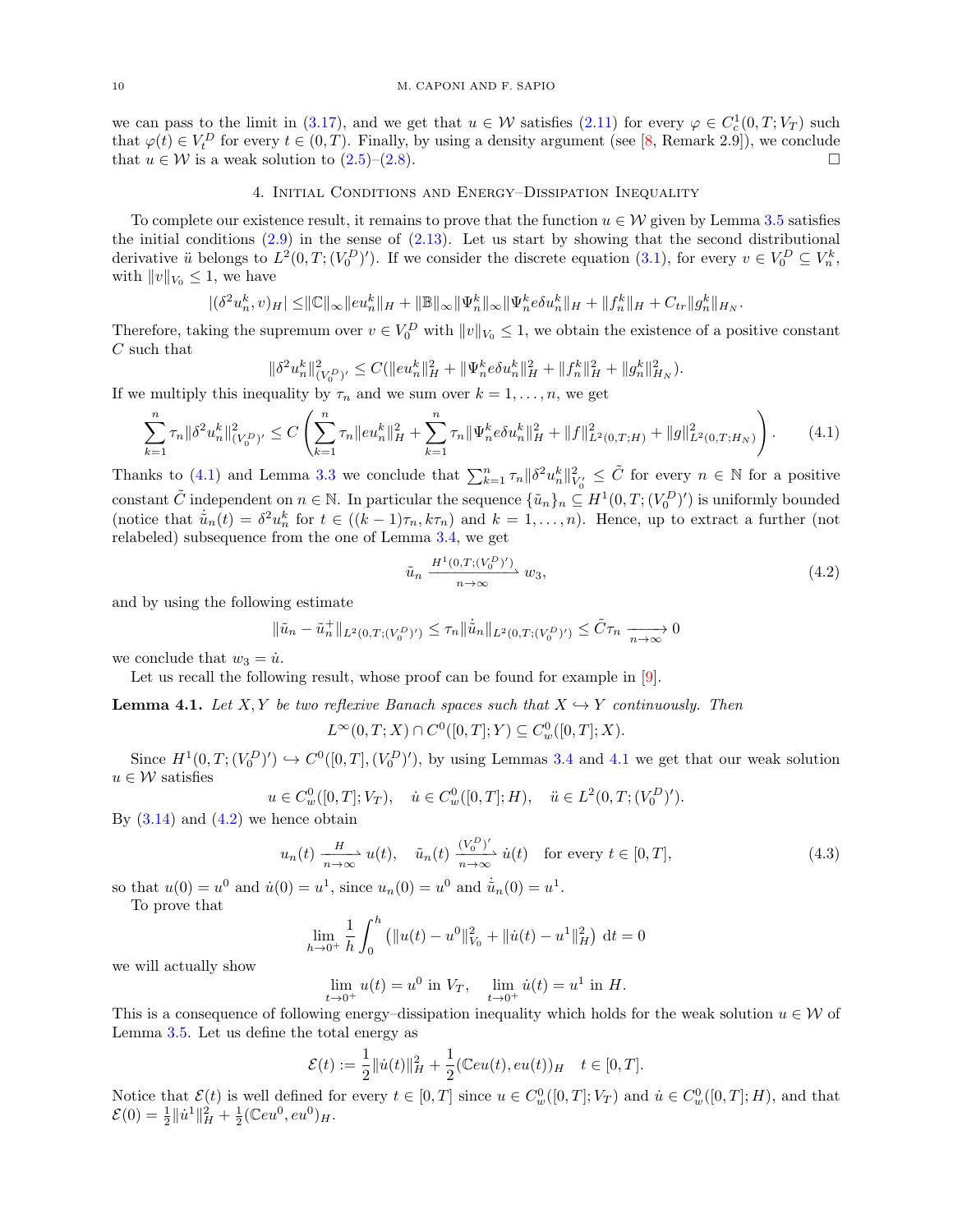**Theorem 4.2.** The weak solution  $u \in W$  to [\(2.5\)](#page-2-1)–[\(2.8\)](#page-3-1), given by Lemma [3.5,](#page-8-2) satisfies for every  $t \in [0, T]$ the following energy–dissipation inequality

<span id="page-10-0"></span>
$$
\mathcal{E}(t) + \int_0^t (\mathbb{B}\Psi e\dot{u}, \Psi e\dot{u})_H \, \mathrm{d}s \le \mathcal{E}(0) + \mathcal{W}_{tot}(t),\tag{4.4}
$$

where  $\Psi$ eu is the function defined in [\(2.12\)](#page-4-6) and  $W_{tot}(t)$  is the total work at time  $t \in [0,T]$ , which is given by

$$
\mathcal{W}_{tot}(t) := \int_0^t \left[ (f, \dot{u} - \dot{w})_H + (\mathbb{C}eu, e\dot{w})_H + (\mathbb{B}\Psi e\dot{u}, \Psi e\dot{w})_H - (\dot{u}, \ddot{w})_H - (\dot{g}, u - w)_{H_N} \right] ds
$$
  
+ 
$$
(\dot{u}(t), \dot{w}(t))_H + (g(t), u(t) - w(t))_{H_N} - (u^1, \dot{w}(0))_H - (g(0), u^0 - w(0))_{H_N}.
$$

**Remark 4.3.** The right–hand side of [\(4.4\)](#page-10-0) is well defined for every  $t \in [0,T]$ , since  $g \in C^0([0,T]; H_N)$ ,  $\dot{w} \in C^{0}([0,T];H), u \in C_{w}^{0}([0,T];V_T),$  and  $\dot{u} \in C_{w}^{0}([0,T];H)$ . In particular, it is a continuous function of the time variable  $t \in [0, T]$ .

*Proof.* Fixed  $t \in (0, T]$ , for every  $n \in \mathbb{N}$  there exists a unique  $j \in \{1, \ldots, n\}$  such that  $t \in ((j - 1)\tau_n, j\tau_n]$ . After setting  $t_n := j\tau_n$ , we can rewrite [\(3.3\)](#page-5-0) as

<span id="page-10-1"></span>
$$
\frac{1}{2} \|\tilde{u}_n^+(t)\|_H^2 + \frac{1}{2} (\mathbb{C}eu_n^+(t), eu_n^+(t))_H + \int_0^{t_n} (\mathbb{B}\Psi_n^+ e \tilde{u}_n^+, \Psi_n^+ e \tilde{u}_n^+)_H ds \le \mathcal{E}(0) + \mathcal{W}_n^+(t),\tag{4.5}
$$

where

$$
\mathcal{W}_n^+(t) := \int_0^{t_n} \left[ (f_n^+, \tilde{u}_n^+ - \tilde{w}_n^+)_{H} + (\mathbb{C}eu_n^+, e\tilde{w}_n^+)_{H} + (\mathbb{B}\Psi_n^+ e\tilde{u}_n^+, \Psi_n^+ e\tilde{w}_n^+)_{H} \right] ds + \int_0^{t_n} \left[ (\dot{\tilde{u}}_n, \tilde{w}_n^+)_{H} + (g_n^+, \tilde{u}_n^+ - \tilde{w}_n^+)_{H_N} \right] ds.
$$

Thanks to  $(3.2)$ , we have

$$
||u_n(t) - u_n^+(t)||_H = ||u_n^j + (t - j\tau_n)\delta u_n^j - u_n^j||_H \le \tau_n ||\delta u_n^j||_H \le C\tau_n \xrightarrow[n \to \infty]{} 0,
$$
  

$$
||\tilde{u}_n(t) - \tilde{u}_n^+(t)||_H^2 = ||\delta u_n^j + (t - j\tau_n)\delta^2 u_n^j - \delta u_n^j||_H \le \tau_n^2 ||\delta^2 u_n^j||_H \le C\tau_n \xrightarrow[n \to \infty]{} 0.
$$

The last convergences and [\(4.3\)](#page-9-4) imply

$$
u_n^+(t) \xrightarrow[n \to \infty]{H} u(t), \qquad \tilde{u}_n^+(t) \xrightarrow[n \to \infty]{(V_0^D)'} \dot{u}(t),
$$

and since  $||u_n^+(t)||_{V_T} + ||\tilde{u}_n^+(t)||_H \leq C$  for every  $n \in \mathbb{N}$ , we get

<span id="page-10-3"></span><span id="page-10-2"></span>
$$
u_n^+(t) \xrightarrow[n \to \infty]{V_T} u(t), \qquad \tilde{u}_n^+(t) \xrightarrow[n \to \infty]{H} \dot{u}(t).
$$
 (4.6)

By the lower semicontinuity properties of  $v \mapsto ||v||_H^2$  and  $v \mapsto (\mathbb{C}ev, ev)_H$ , we conclude

$$
\|\dot{u}(t)\|_{H}^{2} \le \liminf_{n \to \infty} \|\tilde{u}_{n}^{+}(t)\|_{H}^{2},\tag{4.7}
$$

$$
(\mathbb{C}eu(t), eu(t))_H \le \liminf_{n \to \infty} (\mathbb{C}eu_n^+(t), eu_n^+(t))_H. \tag{4.8}
$$

Thanks to Lemma  $3.4$  and  $(2.12)$ , we obtain

$$
\Psi_n^+ e \tilde{u}_n^+ = e(\Psi_n^+ \tilde{u}_n^+) - \nabla \Psi_n^+ \odot \tilde{u}_n^+ \xrightarrow[n \to \infty]{L^2(0,T;H)} e(\Psi \tilde{u}) - \nabla \Psi \odot \tilde{u} = \Psi e \tilde{u},
$$

so that

$$
\int_0^t (\mathbb{B}\Psi e\dot{u}, \Psi e\dot{u})_H \, \mathrm{d}s \le \liminf_{n \to \infty} \int_0^t (\mathbb{B}\Psi_n^+ e\tilde{u}_n^+, \Psi_n^+ e\tilde{u}_n^+)_H \, \mathrm{d}s \le \liminf_{n \to \infty} \int_0^{t_n} (\mathbb{B}\Psi_n^+ e\tilde{u}_n^+, \Psi_n^+ e\tilde{u}_n^+)_H \, \mathrm{d}s,\tag{4.9}
$$

since  $t \leq t_n$  and  $v \mapsto \int_0^t (\mathbb{B}v, v)_H ds$  is a non negative quadratic form on  $L^2(0,T;H)$ . Let us study the right–hand side of  $(4.5)$ . Given that we have

$$
\chi_{[0,t_n]}f_n^+ \xrightarrow[n \to \infty]{L^2(0,T;H)} \chi_{[0,t]}f, \quad \tilde{u}_n^+ - \tilde{w}_n^+ \xrightarrow[n \to \infty]{L^2(0,T;H)} \dot{u} - \dot{w},
$$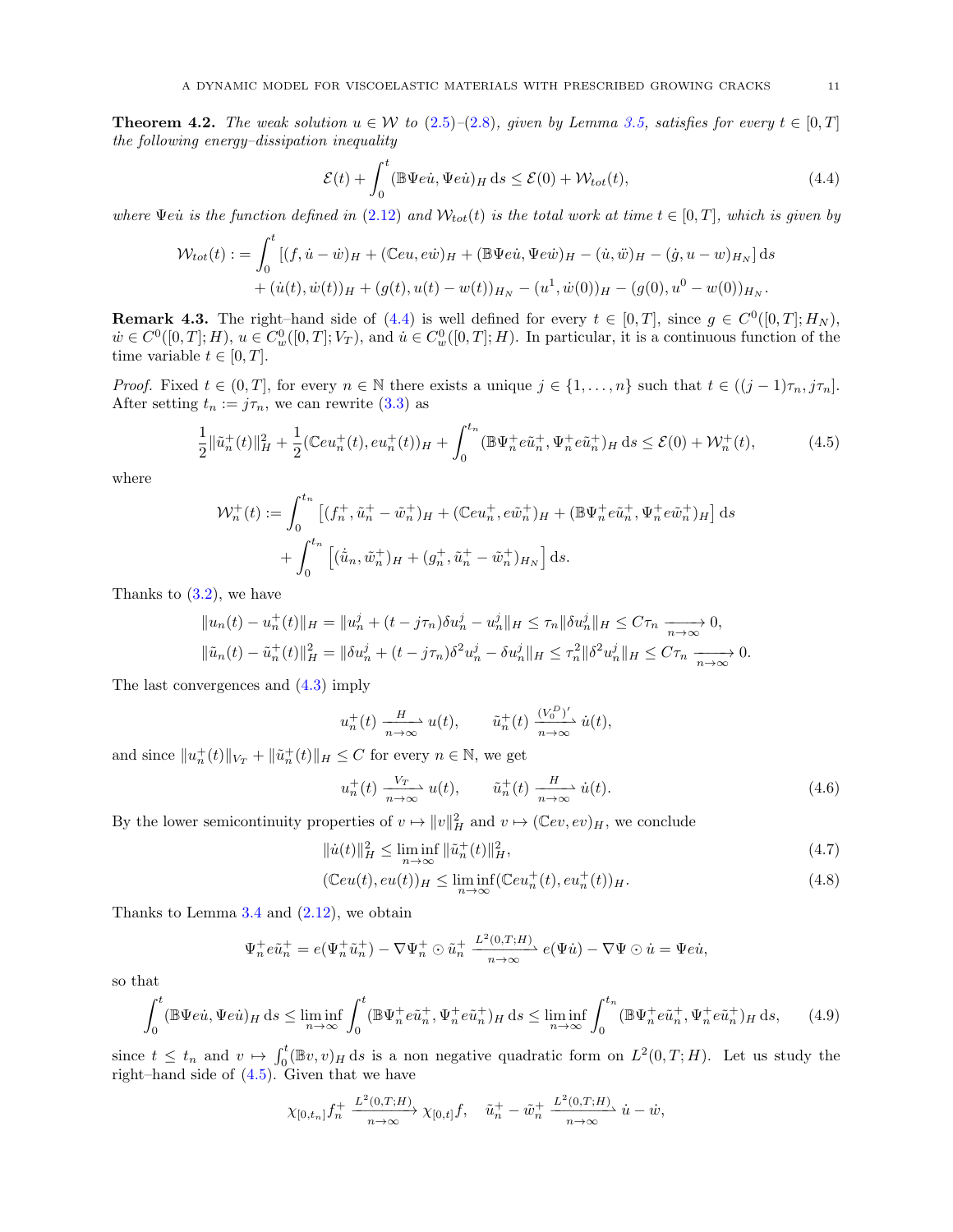we can deduce

$$
\int_0^{t_n} (f_n^+, \tilde{u}_n^+ - \tilde{w}_n^+)_H \, \mathrm{d}s \xrightarrow[n \to \infty]{} \int_0^t (f, \dot{u} - \dot{w})_H \, \mathrm{d}s. \tag{4.10}
$$

In a similar way, we can prove

$$
\int_0^{t_n} (\mathbb{C}eu_n^+, e\tilde{w}_n^+)_H \, \mathrm{d} s \xrightarrow[n \to \infty]{} \int_0^t (\mathbb{C}eu, e\dot{w})_H \, \mathrm{d} s,\tag{4.11}
$$

$$
\int_0^{t_n} (\mathbb{B}\Psi_n^+ e \tilde{u}_n^+, \Psi_n^+ e \tilde{w}_n^+)_H \, \mathrm{d} s \xrightarrow[n \to \infty]{} \int_0^t (\mathbb{B}\Psi e \dot{u}, \Psi e \dot{w})_H \, \mathrm{d} s,\tag{4.12}
$$

since the following convergences hold

$$
\chi_{[0,t_n]}e\tilde{w}_n \xrightarrow[n \to \infty]{L^2(0,T;H)} \chi_{[0,t]}e\dot{w}, \qquad \qquad \mathbb{C}eu_n^+ \xrightarrow[n \to \infty]{L^2(0,T;H)} \mathbb{C}eu,
$$
  

$$
\chi_{[0,t_n]}\Psi_n^+e\tilde{w}_n^+ \xrightarrow[n \to \infty]{L^2(0,T;H)} \chi_{[0,t]} \Psi e\dot{w}, \qquad \qquad \Psi_n^+e\tilde{u}_n^+ \xrightarrow[n \to \infty]{L^2(0,T;H)} \Psi e\dot{u}.
$$

It remains to study the behaviour as  $n \to \infty$  of the terms

$$
\int_0^{t_n} (\dot{\tilde{u}}_n, \tilde{w}_n^+)_H \, ds, \qquad \int_0^{t_n} (g_n^+, \tilde{u}_n^+ - \tilde{w}_n^+)_{H_N} \, ds.
$$

Thanks to formula  $(3.10)$  we have

$$
\int_0^{t_n} (\dot{\tilde{u}}_n, \tilde{w}_n^+)_H ds = (\tilde{u}_n^+(t), \tilde{w}_n^+(t))_H - (u^1, \dot{w}(0))_H - \int_0^{t_n} (\tilde{u}_n^-, \dot{\tilde{w}}_n)_H ds.
$$

By arguing as before we hence deduce

$$
\int_0^{t_n} (\dot{\tilde{u}}_n, \tilde{w}_n^+)_H ds \xrightarrow[n \to \infty]{} (\dot{u}(t), \dot{w}(t))_H - (u^1, \dot{w}(0))_H - \int_0^t (\dot{u}, \ddot{w}_n)_H ds,
$$
\n(4.13)

thanks to  $(4.6)$  and by these convergences

$$
\chi_{[0,t_n]}\dot{w}_n \xrightarrow[n \to \infty]{L^2(0,T;H)} \chi_{[0,t]}\ddot{w}, \quad \tilde{u}_n^- \xrightarrow[n \to \infty]{L^2(0,T;H)} \dot{u},
$$
  

$$
\|\tilde{w}_n^+(t) - \dot{w}(t)\|_H = \left\|\frac{w(j\tau_n) - w((j-1)\tau_n)}{\tau_n} - \dot{w}(t)\right\|_H = \left\|\int_{(j-1)\tau_n}^{j\tau_n} (\dot{w}(s) - \dot{w}(t)) \,ds\right\|_H
$$
  

$$
\leq \int_{(j-1)\tau_n}^{j\tau_n} \|\dot{w}(s) - \dot{w}(t)\|_H \,ds \xrightarrow[n \to \infty]{}
$$
0.

Notice that in the last convergence we used the continuity of w from  $[0, T]$  in H. Similarly we have

$$
\int_0^{t_n} (g_n^+, \tilde{u}_n^+ - \tilde{w}_n^+)_{H_N} ds = (g_n^+(t), u_n^+(t) - w_n^+(t))_{H_N} - (g(0), u^0 - w(0))_{H_N} - \int_0^{t_n} (\dot{g}_n, u_n^- - w_n^-)_{H_N} ds
$$

so that we get

<span id="page-11-0"></span>
$$
\int_0^{t_n} (g_n^+, \tilde{u}_n^+ - \tilde{w}_n^+)_{H_N} ds \xrightarrow[n \to \infty]{} (g(t), u(t) - w(t))_{H_N} - (g(0), u^0 - w(0))_{H_N} - \int_0^t (\dot{g}, u - w)_{H_N} ds \quad (4.14)
$$

thanks to [\(4.6\)](#page-10-2), the continuity of  $s \mapsto g(s)$  in  $H_N$ , and the fact that

$$
\chi_{[0,t_n]}\dot{g}_n \xrightarrow[n \to \infty]{L^2(0,T;H_N)} \chi_{[0,t]}\dot{g}, \qquad u_n^- - w_n^- \xrightarrow[n \to \infty]{L^2(0,T;H_N)} u - w.
$$

By combining  $(4.7)$ – $(4.14)$ , we deduce the energy–dissipation inequality  $(4.4)$  for every  $t \in (0, T]$ . Finally, for  $t = 0$  the inequality trivially holds since  $u(0) = u^0$  and  $\dot{u}(0) = u^1$ .

We now are in position to prove the validity of the initial conditions.

<span id="page-11-2"></span>**Lemma 4.4.** The weak solution  $u \in W$  to  $(2.5)-(2.8)$  $(2.5)-(2.8)$  $(2.5)-(2.8)$  of Lemma [3.5](#page-8-2) satisfies

<span id="page-11-1"></span>
$$
\lim_{t \to 0^+} u(t) = u^0 \text{ in } V_T, \quad \lim_{t \to 0^+} \dot{u}(t) = u^1 \text{ in } H. \tag{4.15}
$$

In particular u satisfies the initial conditions  $(2.9)$  in the sense  $(2.13)$ .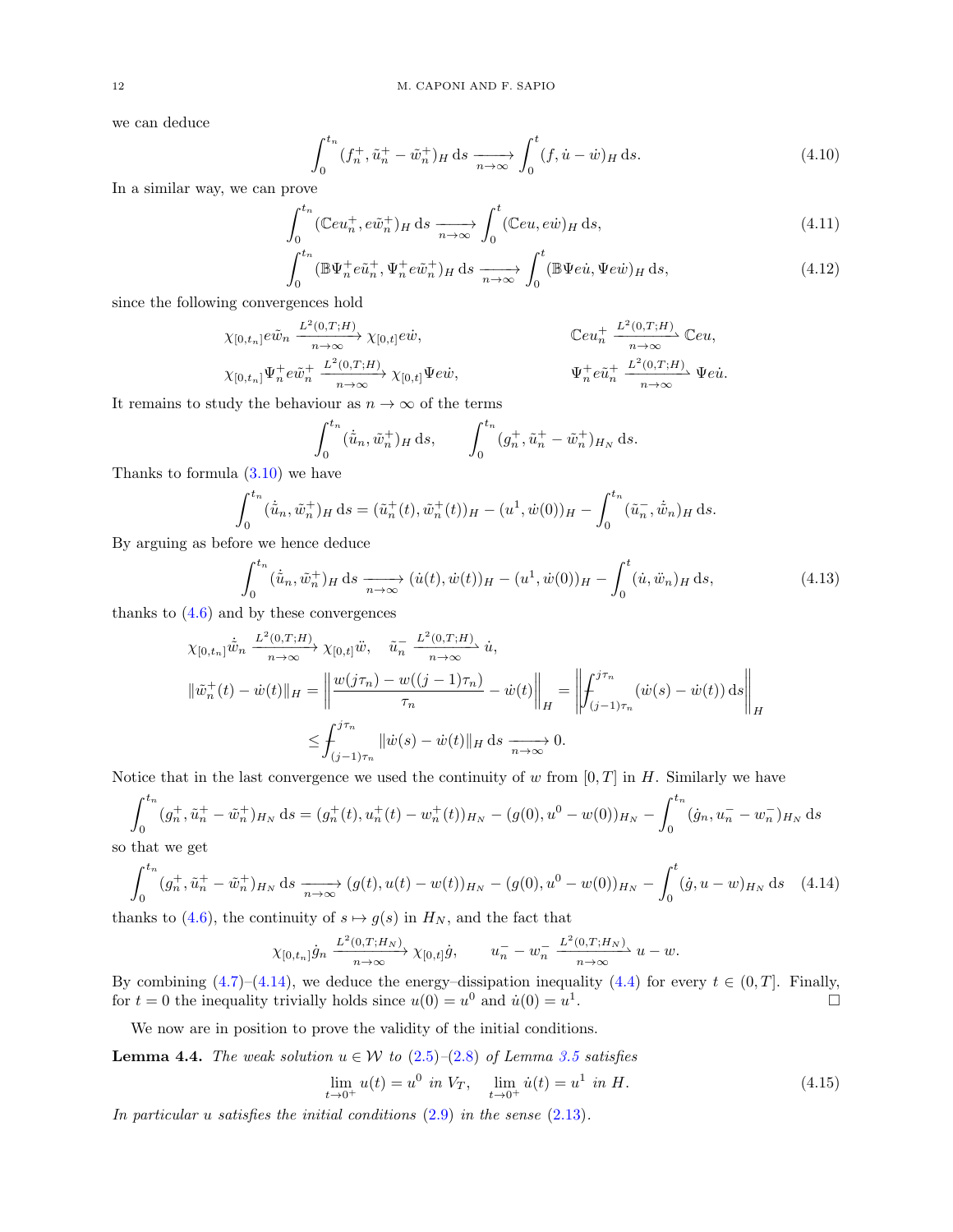*Proof.* By sending  $t \to 0^+$  into the energy-dissipation inequality [\(4.4\)](#page-10-0) and using that  $u \in C_w^0([0,T]; V_T)$  and  $\dot{u} \in C_w^0([0,T];H)$  we deduce

$$
\mathcal{E}(0) \le \liminf_{t \to 0^+} \mathcal{E}(t) \le \limsup_{t \to 0^+} \mathcal{E}(t) \le \mathcal{E}(0),
$$

since the right–hand side of [\(4.4\)](#page-10-0) is continuous in t,  $u(0) = u^0$ , and  $\dot{u}(0) = u^1$ . Therefore there exists  $\lim_{t\to 0^+} \mathcal{E}(t) = \mathcal{E}(0)$ . By using the lower semicontinuity of  $t \mapsto ||\dot{u}(t)||_H^2$  and  $t \mapsto (\mathbb{C}eu(t), eu(t))_H$ , we derive

$$
\lim_{t \to 0^+} \|\dot{u}(t)\|_H^2 = \|u^1\|_H^2, \quad \lim_{t \to 0^+} (\mathbb{C}eu(t), eu(t))_H = (\mathbb{C}eu^0, eu^0)_H.
$$

Finally, since we have

$$
\dot{u}(t) \xrightarrow[t \to 0^+]{H} u^1, \quad eu(t) \xrightarrow[t \to 0^+]{} eu^0,
$$

we deduce [\(4.15\)](#page-11-1). In particular the functions  $u: [0, T] \to V_T$  and  $\dot{u}: [0, T] \to H$  are continuous at  $t = 0$ , which implies  $(2.13)$ .

We can finally prove Theorem [3.1.](#page-4-0)

*Proof of Theorem [3.1.](#page-4-0)* It is enough to combine Lemmas [3.5](#page-8-2) and [4.4.](#page-11-2)

Remark 4.5. We have proved Theorem [3.1](#page-4-0) in the usual viscoelastic case, namely when the displacement of the deformation is a vector valued function. Obviously, this result is true with the same proof in the antiplane case, that is when the displacement u is a scalar function and in [\(2.5\)](#page-2-1) we substitute eu with  $\nabla u$ . In particular, in this situation we do not need to require (E2).

#### 5. Uniqueness

<span id="page-12-0"></span>In this section we investigate the uniqueness properties of system [\(2.5\)](#page-2-1) with boundary and initial conditions [\(2.6\)](#page-2-2)–[\(2.9\)](#page-3-2). To this aim, we need to assume stronger regularity assumptions on the crack sets  $\{\Gamma_t\}_{t\in[0,T]}$ and on the function  $\Psi$ . Moreover, we have to restrict our problem to the dimensional case  $d = 2$ , since in our proof we need to construct a suitable family of diffeomorphisms which maps the time–dependent crack  $\Gamma_t$  into a fixed set, and this can be explicitly done only for  $d = 2$  (see [\[7,](#page-18-1) Example 1.14]).

We proceed in two steps; first, in Lemma  $5.2$  we prove a uniqueness result in every dimension  $d$ , but when the cracks are not increasing, that is  $\Gamma_T = \Gamma_0$ . Next, in Theorem [5.3](#page-15-0) we combine Lemma [5.2](#page-13-0) with the uniqueness theorem of [\[8\]](#page-18-5) and the finite speed propagation lemma of [\[5\]](#page-18-7) to derive the uniqueness of a weak solution to  $(2.5)-(2.9)$  $(2.5)-(2.9)$  in the case  $d=2$ .

Let us start with the following lemma, whose proof is similar to that one of  $[8,$  Proposition 2.10].

<span id="page-12-1"></span>**Lemma 5.1.** Let  $u \in \mathcal{W}$  be a weak solution to  $(2.5)-(2.8)$  $(2.5)-(2.8)$  $(2.5)-(2.8)$  satisfying the initial condition  $\dot{u}(0) = 0$  in the following sense

$$
\lim_{h \to 0^+} \frac{1}{h} \int_0^h \|\dot{u}(t)\|_H^2 = 0.
$$

Then u satisfies

$$
- \int_0^T (\dot{u}(t), \dot{\varphi}(t))_H dt + \int_0^T (\mathbb{C}eu(t), e\varphi(t))_H dt + \int_0^T (\mathbb{B}\Psi(t)e\dot{u}(t), \Psi(t)e\varphi(t))_H dt
$$
  
= 
$$
\int_0^T (f(t), \varphi(t))_H dt + \int_0^T (g(t), \varphi(t))_{H_N} dt
$$

for every  $\varphi \in V^D$  such that  $\varphi(T) = 0$ , where  $\Psi$ eu is the function defined in [\(2.12\)](#page-4-6).

*Proof.* We fix  $\varphi \in V^D$  with  $\varphi(T) = 0$  and for every  $\epsilon > 0$  we define the following function

$$
\varphi_{\epsilon}(t) := \begin{cases} \frac{t}{\epsilon} \varphi(t) & t \in [0, \epsilon], \\ \varphi(t) & t \in [\epsilon, T]. \end{cases}
$$

We have that  $\varphi_{\epsilon} \in \mathcal{V}^D$  and  $\varphi_{\epsilon}(0) = \varphi_{\epsilon}(T) = 0$ , so we can use  $\varphi_{\epsilon}$  as test function in [\(2.11\)](#page-4-3). By proceeding as in  $[8,$  Proposition 2.10 we obtain

$$
\lim_{\epsilon \to 0^+} \int_0^T (\dot{u}(t), \dot{\varphi}_\epsilon(t))_H \, \mathrm{d}t = \int_0^T (\dot{u}(t), \dot{\varphi}(t))_H \, \mathrm{d}t,
$$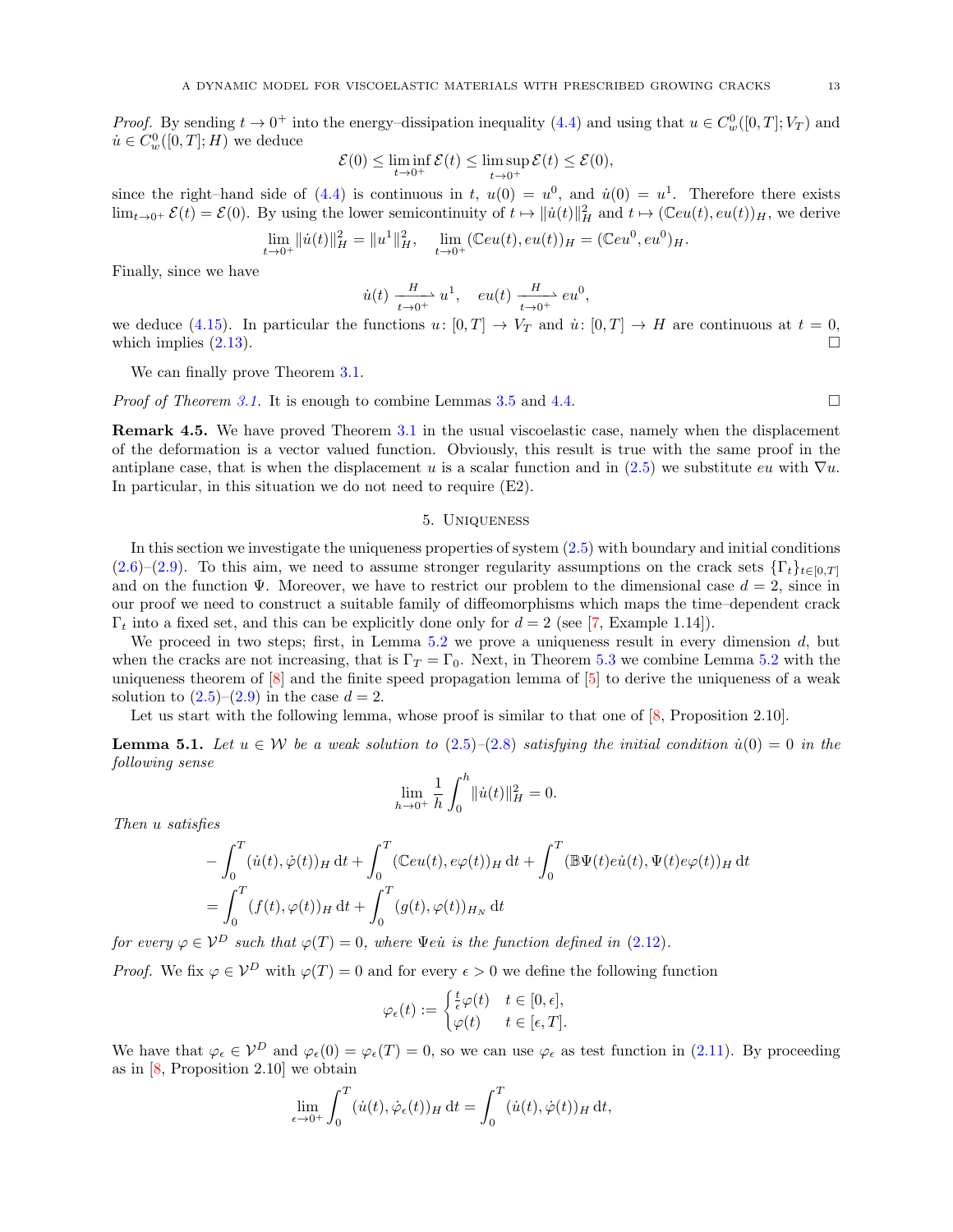$$
\lim_{\epsilon \to 0^+} \int_0^T (\mathbb{C}eu(t), e\varphi_\epsilon(t))_H dt = \int_0^T (\mathbb{C}eu(t), e\varphi(t))_H dt,
$$
  

$$
\lim_{\epsilon \to 0^+} \int_0^T (f(t), \varphi_\epsilon(t))_H dt = \int_0^T (f(t), \varphi(t))_H dt.
$$

It remains to consider the terms involving  $\mathbb B$  and g. We have

$$
\int_0^T (\mathbb{B}\Psi(t)e\dot{u}(t), \Psi(t)e\varphi_\epsilon(t))_H dt = \int_0^\epsilon (\mathbb{B}\Psi(t)e\dot{u}(t), \frac{t}{\epsilon}\Psi(t)e\varphi(t))_H dt + \int_\epsilon^T (\mathbb{B}\Psi(t)e\dot{u}(t), \Psi(t)e\varphi(t))_H dt,
$$
  

$$
\int_0^T (g(t), \varphi_\epsilon(t))_{H_N} dt = \int_0^\epsilon (g(t), \frac{t}{\epsilon}\varphi(t))_{H_N} dt + \int_\epsilon^T (g(t), \varphi(t))_{H_N} dt,
$$

hence by the dominated convergence theorem we get

$$
\int_{\epsilon}^{T} (\mathbb{B}\Psi(t)e\dot{u}(t), \Psi(t)e\varphi(t))_{H} dt \xrightarrow[\epsilon \to 0^{+}]{} \int_{0}^{T} (\mathbb{B}\Psi(t)e\dot{u}(t), \Psi(t)e\varphi(t))_{H} dt,
$$
\n
$$
\left| \int_{0}^{\epsilon} (\mathbb{B}\Psi(t)e\dot{u}(t), \frac{t}{\epsilon}\Psi(t)e\varphi(t))_{H} dt \right| \leq \|\mathbb{B}\|_{\infty} \|\Psi\|_{\infty} \int_{0}^{\epsilon} \|\Psi(t)e\dot{u}(t)\|_{H} \|e\varphi(t)\|_{H} dt \xrightarrow[\epsilon \to 0^{+}]{} 0,
$$
\n
$$
\int_{\epsilon}^{T} (g(t), \varphi(t))_{H_{N}} dt \xrightarrow[\epsilon \to 0^{+}]{} \int_{0}^{T} (g(t), \varphi(t))_{H_{N}} dt,
$$
\n
$$
\left| \int_{0}^{\epsilon} (g(t), \frac{t}{\epsilon}\varphi(t))_{H_{N}} dt \right| \leq \int_{0}^{\epsilon} \|g(t)\|_{H_{N}} \|\varphi(t)\|_{H_{N}} dt \xrightarrow[\epsilon \to 0^{+}]{} 0.
$$
\n
$$
\text{since to each on all the previous sequences, we get the theories}
$$

By combining together all the previous convergences we get the thesis.  $\Box$ 

We now state the uniqueness result in the case of a fixed domain, that is  $\Gamma_T = \Gamma_0$ . We follow the same ideas of [\[12\]](#page-19-7), and we need to assume

<span id="page-13-1"></span>
$$
\Psi \in \text{Lip}([0, T] \times \overline{\Omega}), \quad \nabla \dot{\Psi} \in L^{\infty}((0, T) \times \Omega; \mathbb{R}^d), \tag{5.1}
$$

while on  $\Gamma_0$  we do not require any further hypotheses.

<span id="page-13-0"></span>**Lemma 5.2** (Uniqueness in a fixed domain). Assume [\(5.1\)](#page-13-1) and  $\Gamma_T = \Gamma_0$ . Then the viscoelastic dynamic system  $(2.5)$  with boundary and initial conditions  $(2.6)-(2.9)$  $(2.6)-(2.9)$  $(2.6)-(2.9)$  (the latter in the sense of  $(2.13)$ ) has a unique weak solution.

*Proof.* Let  $u_1, u_2 \in W$  be two weak solutions to  $(2.5)-(2.8)$  $(2.5)-(2.8)$  with initial conditions  $(2.9)$ . The function  $u := u_1 - u_2$  satisfies

<span id="page-13-3"></span>
$$
\frac{1}{h} \int_0^h (\|u(t)\|_{V_t}^2 + \|\dot{u}(t)\|_H^2) \, \mathrm{d}t \xrightarrow[h \to 0^+]{} 0,\tag{5.2}
$$

hence by Lemma [5.1](#page-12-1) it solves

<span id="page-13-2"></span>
$$
-\int_0^T (\dot{u}(t), \dot{\varphi}(t))_H dt + \int_0^T (\mathbb{C}eu(t), e\varphi(t))_H dt + \int_0^T (\mathbb{B}\Psi(t)e\dot{u}(t), \Psi(t)e\varphi(t))_H dt = 0 \qquad (5.3)
$$

for every  $\varphi \in V^D$  such that  $\varphi(T) = 0$ . We fix  $s \in (0, T]$  and consider the function

$$
\varphi_s(t) := \begin{cases} -\int_t^s u(\tau) d\tau & t \in [0, s], \\ 0 & t \in [s, T]. \end{cases}
$$

Since  $\varphi_s \in \mathcal{V}^D$  and  $\varphi_s(T) = 0$ , we can use it as test function in [\(5.3\)](#page-13-2) to obtain

$$
-\int_0^s (\dot{u}(t), u(t))_H dt + \int_0^s (\mathbb{C}e\dot{\varphi}_s(t), e\varphi_s(t))_H dt + \int_0^s (\mathbb{B}\Psi(t)e\dot{u}(t), \Psi(t)e\varphi_s(t))_H dt = 0.
$$

In particular we deduce

$$
-\frac{1}{2}\int_0^s \frac{d}{dt}||u(t)||_H^2 dt + \frac{1}{2}\int_0^s \frac{d}{dt}(\mathbb{C}e\varphi_s(t), e\varphi_s(t))_H dt + \int_0^s (\mathbb{B}\Psi(t)e\dot{u}(t), \Psi(t)e\varphi_s(t))_H dt = 0,
$$

which implies

<span id="page-13-4"></span>
$$
\frac{1}{2}||u(s)||_H^2 + \frac{1}{2}(\mathbb{C}e\varphi_s(0), e\varphi_s(0))_H = \int_0^s (\mathbb{B}\Psi(t)e\dot{u}(t), \Psi(t)e\varphi_s(t))_H dt,
$$
\n(5.4)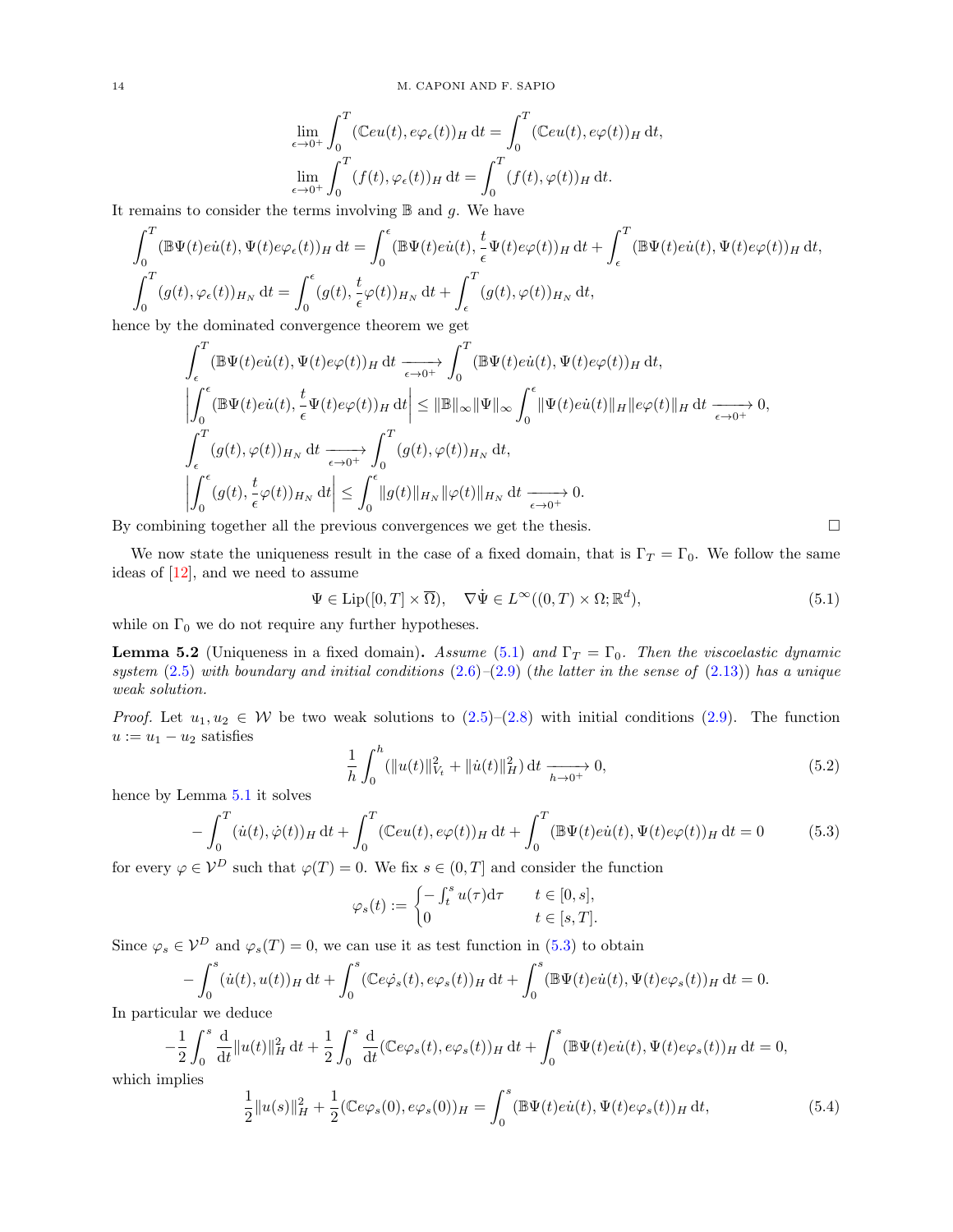since  $u(0) = 0 = \varphi_s(s)$ . From the distributional point of view the following equality holds

<span id="page-14-0"></span>
$$
\frac{\mathrm{d}}{\mathrm{d}t}(\Psi e u) = \dot{\Psi} e u + \Psi e \dot{u} \in L^2(0, T; H),\tag{5.5}
$$

indeed, for all  $v \in C_c^{\infty}(0,T;H)$  we have

$$
\int_0^T \left(\frac{\mathrm{d}}{\mathrm{d}t}(\Psi(t)eu(t)), v(t)\right)_H \mathrm{d}t = -\int_0^T \left(\Psi(t)eu(t), \dot{v}(t)\right)_H \mathrm{d}t = -\int_0^T \left(e(\Psi(t)u(t)) - \nabla\Psi(t) \odot u(t), \dot{v}(t)\right)_H \mathrm{d}t
$$
\n
$$
= \int_0^T \left(e(\dot{\Psi}(t)u(t)) + e(\Psi(t)\dot{u}(t)), v(t)\right)_H \mathrm{d}t - \int_0^T \left(\nabla\dot{\Psi}(t) \odot u(t) + \nabla\Psi(t) \odot \dot{u}(t), v(t)\right)_H \mathrm{d}t
$$
\n
$$
= \int_0^T (\dot{\Psi}(t)eu(t), v(t))_H \mathrm{d}t + \int_0^T (\Psi(t)eu(t), v(t))_H \mathrm{d}t.
$$

In particular  $\Psi e u \in H^1(0,T;H) \subseteq C^0([0,T],H)$ , so that by  $(5.2)$ 

$$
\|\Psi(0)eu(0)\|_{H}^{2} = \lim_{h \to 0} \frac{1}{h} \int_{0}^{h} \|\Psi(t)eu(t)\|_{H}^{2} dt \le C \lim_{h \to 0} \frac{1}{h} \int_{0}^{h} \|u(t)\|_{V_{t}}^{2} dt = 0
$$

which yields  $\Psi(0)eu(0) = 0$ . Thanks to [\(5.5\)](#page-14-0) and to property  $\Psi u \in H^1(0,T;H)$ , we deduce

$$
\frac{\mathrm{d}}{\mathrm{d}t} \left( \mathbb{B} \Psi eu, \Psi e \varphi_s \right)_H = \left( \mathbb{B} \dot{\Psi} eu, \Psi e \varphi_s \right)_H + \left( \mathbb{B} \Psi e \dot{u}, \Psi e \varphi_s \right)_H + \left( \mathbb{B} \Psi e u, \dot{\Psi} e \varphi_s \right)_H + \left( \mathbb{B} \Psi e u, \Psi e \dot{\varphi}_s \right)_H
$$
\n
$$
= 2(\mathbb{B} \Psi eu, \dot{\Psi} e \varphi_s)_H + (\mathbb{B} \Psi e \dot{u}, \Psi e \varphi_s)_H + (\mathbb{B} \Psi e u, \Psi e \dot{\varphi}_s)_H,
$$

and by integrating on  $[0, s]$  we get

$$
\begin{split} &\int_0^s (\mathbb{B}\Psi(t)e\dot{u}(t),\Psi(t)e\varphi_s(t))_H \,\mathrm{d}t\\ &=\int_0^s \frac{\mathrm{d}}{\mathrm{d}t} (\mathbb{B}\Psi(t)eu(t),\Psi(t)e\varphi_s(t))_H -2\int_0^s (\mathbb{B}\Psi(t)eu(t),\dot{\Psi}(t)e\varphi_s(t))_H \,\mathrm{d}t -\int_0^s (\mathbb{B}\Psi(t)e\dot{\varphi}_s(t),\Psi(t)e\dot{\varphi}_s(t))_H \,\mathrm{d}t\\ &\leq (\mathbb{B}\Psi(s)eu(s),\Psi(s)e\varphi_s(s))_H - (\mathbb{B}\Psi(0)eu(0),\Psi(0)e\varphi_s(0))_H\\ &+2\int_0^s (\mathbb{B}\Psi(t)eu(t),\Psi(t)eu(t))_H^\frac{1}{2} (\mathbb{B}\dot{\Psi}(t)e\varphi_s(t),\dot{\Psi}(t)e\varphi_s(t))_H^\frac{1}{2} \,\mathrm{d}t -\int_0^s (\mathbb{B}\Psi(t)e\dot{\varphi}_s(t),\Psi(t)e\dot{\varphi}_s(t))_H \,\mathrm{d}t\\ &\leq \int_0^s (\mathbb{B}\Psi(t)eu(t),\Psi(t)eu(t))_H \,\mathrm{d}t +\int_0^s (\mathbb{B}\dot{\Psi}(t)e\varphi_s(t),\dot{\Psi}(t)e\varphi_s(t))_H \,\mathrm{d}t -\int_0^s (\mathbb{B}\Psi(t)e\dot{\varphi}_s(t),\Psi(t)e\dot{\varphi}_s(t))_H \,\mathrm{d}t\\ &\leq \|\mathbb{B}\|_\infty \|\dot{\Psi}\|_\infty^2 \int_0^s \|e\varphi_s(t)\|_H^2 \,\mathrm{d}t, \end{split}
$$

since  $e\varphi_s(s) = 0 = \Psi(0)eu(0)$  and  $e\dot{\varphi}_s = eu$  in  $(0, s)$ . By combining the previous inequality with  $(5.4)$  and using the coercivity of the tensor C, we derive

<span id="page-14-1"></span>
$$
\frac{\lambda_1}{2} \|e\varphi_s(0)\|_H^2 \le \frac{1}{2} (\mathbb{C}e\varphi_s(0), e\varphi_s(0))_H + \frac{1}{2} \|u(s)\|_H^2 \le \|\mathbb{B}\|_{\infty} \|\dot{\Psi}\|_{\infty}^2 \int_0^s \|e\varphi_s(t)\|_H^2 dt \tag{5.6}
$$

so that

$$
\|\ephi_s(0)\|_H^2 \le C \int_0^s \|\ephi_s(t)\|_H^2 dt,
$$

where  $C = \frac{2}{\lambda_1} ||\mathbb{B}||_{\infty} ||\dot{\Psi}||_{\infty}^2$ . Now let us set  $\xi(t) := \int_0^t u(\tau) d\tau$ , then

 $||e\varphi_s(0)||_H^2 = ||e\xi(s)||_H^2, \quad ||e\varphi_s(t)||_H^2 = ||e\xi(t) - e\xi(s)||_H^2 \leq 2||e\xi(t)||_H^2 + 2||e\xi(s)||_H^2,$ 

from which we deduce

$$
\|e\xi(s)\|_H^2 \le 2C \int_0^s \|e\xi(t)\|_H^2 dt + 2Cs \|e\xi(s)\|_H^2.
$$

Therefore, if we consider  $s_0 := \frac{1}{4C}$ , for all  $s \leq s_0$  we obtain

$$
\frac{1}{2} ||e\xi(s)||_H^2 \le (1 - 2Cs) ||e\xi(s)||_H^2 \le 2C \int_0^s ||e\xi(s)||_H^2 dt.
$$

By Gronwall's lemma the last inequality implies  $e\xi(s) = 0$  for all  $s \leq s_0$ , so that  $e\varphi_s(s) = 0$  for all  $s \leq s_0$ . Hence, thanks to [\(5.6\)](#page-14-1) we get  $||u(s)||_H^2 \leq 0$  for all  $s \leq s_0$ , which yields  $u(s) = 0$  for all  $s \leq s_0$ . Since  $s_0$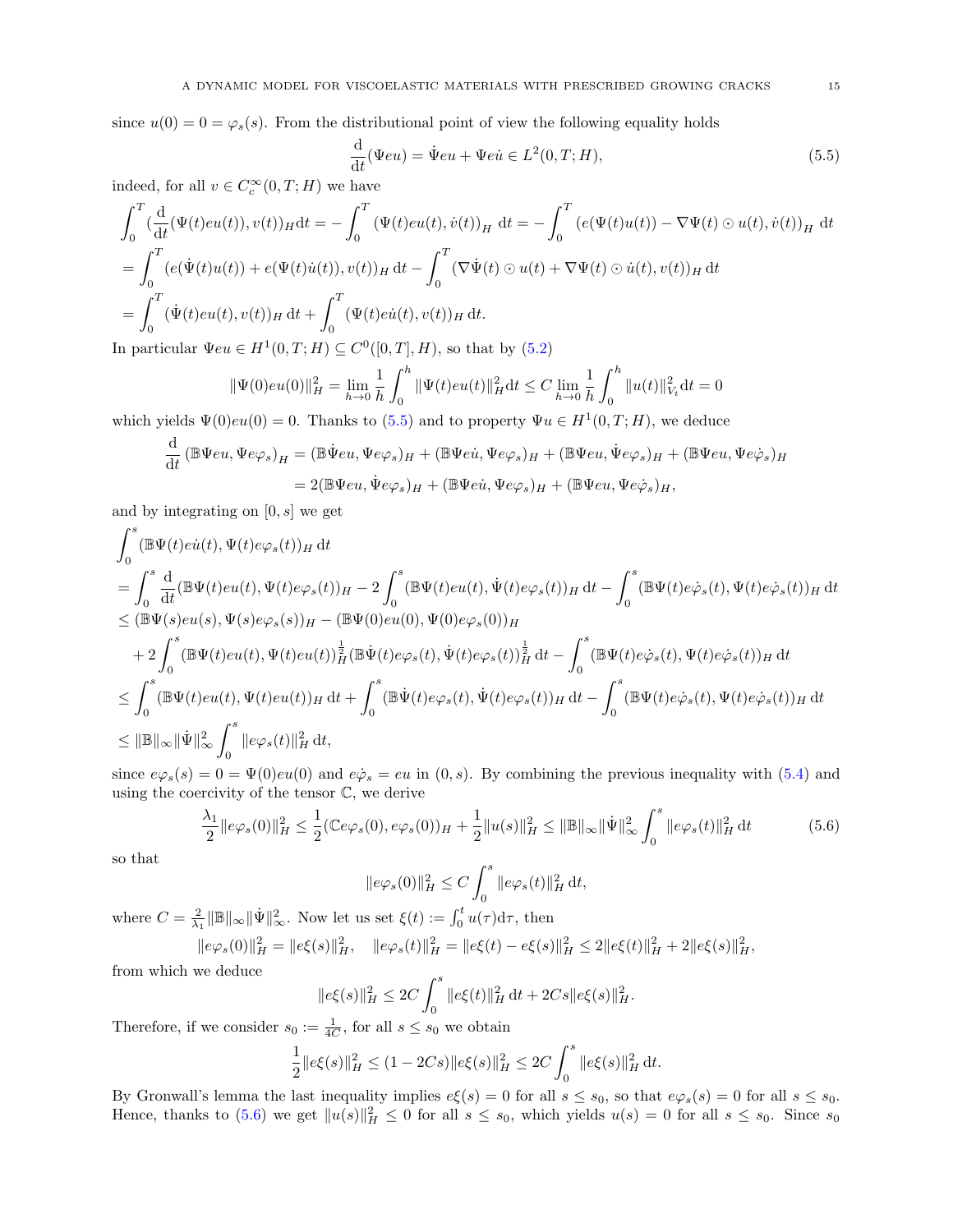depends only on  $\mathbb{C}$ ,  $\mathbb{B}$ , and  $\Psi$ , we can repeat this argument starting from  $s_0$ , and with a finite number of step we obtain  $u \equiv 0$  on  $[0, T]$ .

We now are in position to prove the uniqueness theorem in the case of a moving domain. We consider the dimensional case  $d = 2$ , and we require the following assumptions:

- (H1) there exists a  $C^{2,1}$  simple curve  $\Gamma \subset \overline{\Omega} \subset \mathbb{R}^2$ , parametrized by arc-length  $\gamma: [0, \ell] \to \overline{\Omega}$ , such that  $\Gamma \cap \partial \Omega = \gamma(0) \cup \gamma(\ell)$  and  $\Omega \setminus \Gamma$  is the union of two disjoint open sets with Lipschitz boundary;
- (H2) there exists a non decreasing function  $s: [0, T] \to (0, \ell)$  of class  $C^{1,1}$  such that  $\Gamma_t = \gamma([0, s(t)])$ .
- (H3)  $|\dot{s}(t)|^2 < \frac{\lambda_1}{C_K}$ , where  $\lambda_1$  is the ellipticity constant of C and  $C_K$  is the constant that appears in Korn's inequality in (E2).

Notice that hypotheses (H1) and (H2) imply (E1)–(E3). We also assume that  $\Psi$  satisfies [\(5.1\)](#page-13-1) and there exists a constant  $\epsilon > 0$  such that for every  $t \in [0, T]$ 

<span id="page-15-1"></span>
$$
\Psi(t, x) = 0 \quad \text{for every } x \in \{y \in \overline{\Omega} : |y - \gamma(s(t))| < \epsilon\}. \tag{5.7}
$$

<span id="page-15-0"></span>**Theorem 5.3.** Assume  $d = 2$  and  $(H1)$ – $(H3)$ , [\(5.1\)](#page-13-1), and [\(5.7\)](#page-15-1). Then the system [\(2.5\)](#page-2-1) with boundary conditions  $(2.6)$  – $(2.8)$  has a unique weak solution  $u \in W$  which satisfies  $u(0) = u^0$  and  $\dot{u}(0) = u^1$  in the sense of  $(2.13)$ .

*Proof.* As before let  $u_1, u_2 \in W$  be two weak solutions to  $(2.5)-(2.8)$  $(2.5)-(2.8)$  with initial conditions  $(2.9)$ . Then  $u := u_1 - u_2$  satisfies [\(5.2\)](#page-13-3) and [\(5.3\)](#page-13-2) for every  $\varphi \in \mathcal{V}^D$  such that  $\varphi(T) = 0$ . Let us define

$$
t_0 := \sup\{t \in [0, T] : u(s) = 0 \text{ for every } s \in [0, t]\},\
$$

and assume by contradiction that  $t_0 < T$ . Consider first the case in which  $t_0 > 0$ . By (H1), (H2), [\(5.1\)](#page-13-1), and [\(5.7\)](#page-15-1) we can find two open sets  $A_1$  and  $A_2$ , with  $A_1 \subset \subset A_2 \subset \subset \Omega$ , and a number  $\delta > 0$  such that for every  $t \in [t_0 - \delta, t_0 + \delta]$  we have  $\gamma(s(t)) \in A_1$ ,  $\Psi(t, x) = 0$  for every  $x \in \overline{A}_2$ , and  $(A_2 \setminus A_1) \setminus \Gamma$  is the union of two disjoint open sets with Lipschitz boundary. Let us define

$$
\hat{V}^1 := \{ u \in H^1((A_2 \setminus A_1) \setminus \Gamma_{t_0 - \delta}; \mathbb{R}^d) : u = 0 \text{ on } \partial A_1 \cup \partial A_2 \}, \quad \hat{H}^1 := L^2(A_2 \setminus A_1; \mathbb{R}^d).
$$

Since every function in  $\hat{V}^1$  can be extended to a function in  $V_{t_0-\delta}^D$ , by classical results for linear hyperbolic equations (se, e.g., [\[9\]](#page-18-6)), we deduce  $\ddot{u} \in L^2(t_0 - \delta, t_0 + \delta; (\hat{V}^1)')$  and that u satisfies for a.e.  $t \in (t_0 - \delta, t_0 + \delta)$ 

$$
\langle \ddot{u}(t), \phi \rangle_{(\hat{V}^1)'} + (\mathbb{C}eu(t), e\phi)_{\hat{H}^1} = 0 \text{ for every } \phi \in \hat{V}^1.
$$

Moreover, we have  $u(t_0) = 0$  as element of  $\hat{H}^1$  and  $\dot{u}(t_0) = 0$  as element of  $(\hat{V}^1)'$ , since  $u(t) \equiv 0$  in  $[t_0 - \delta, t_0], u \in C^0([t_0 - \delta, t_0]; \hat{H}^1),$  and  $\dot{u} \in C^0([0, T]; (\hat{V}^1)').$  We are now in position to apply the finite speed propagation result of [\[5,](#page-18-7) Theorem 6.1]. This theorem ensures the existence of a third open set  $A_3$ , with  $A_1 \subset\subset A_3 \subset\subset A_2$ , such that, up to choose a smaller  $\delta$ , we have  $u(t) = 0$  on  $\partial A_3$  for every  $t \in [t_0, t_0 + \delta]$ , and both  $(\Omega \setminus A_3) \setminus \Gamma$  and  $A_3 \setminus \Gamma$  are union of two disjoint open sets with Lipschitz boundary.

In  $\Omega \setminus A_3$  the function u solves

$$
-\int_{t_0-\delta}^{t_0+\delta} \int_{\Omega \backslash A_3} \dot{u}(t,x) \cdot \dot{\varphi}(t,x) dx dt + \int_{t_0-\delta}^{t_0+\delta} \int_{\Omega \backslash A_3} \mathbb{C}(x)eu(t,x) \cdot e\varphi(t,x) dx dt + \int_{t_0-\delta}^{t_0+\delta} \int_{\Omega \backslash A_3} \mathbb{B}(x) \Psi(t,x)eu(t,x) \cdot \Psi(t,x) e\varphi(t,x) dx dt = 0
$$

for every  $\varphi \in L^2(t_0 - \delta, t_0 + \delta; \hat{V}^2) \cap H^1(t_0 - \delta, t_0 + \delta; \hat{H}^2)$  such that  $\varphi(t_0 - \delta) = \varphi(t_0 + \delta) = 0$ , where

$$
\hat{V}^2 := \{ u \in H^1((\Omega \setminus A_3) \setminus \Gamma_{t_0 - \delta}; \mathbb{R}^d) : u = 0 \text{ on } \partial_D \Omega \cup \partial A_3 \}, \quad \hat{H}^2 := L^2(\Omega \setminus A_3; \mathbb{R}^d).
$$

Since  $u(t) = 0$  on  $\partial_D \Omega \cup \partial A_3$  for every  $t \in [t_0 - \delta, t_0 + \delta]$  and  $u(t_0 - \delta) = u(t_0 - \delta) = 0$  in the sense of [\(2.13\)](#page-4-4) (recall that  $u \equiv 0$  in  $[t_0 - \delta, t_0)$ ), we can apply Lemma [5.2](#page-13-0) to deduce  $u(t) = 0$  in  $\Omega \setminus A_3$  for every  $t \in [t_0 - \delta, t_0 + \delta].$ 

On the other hand in  $A_3$ , by setting

$$
\hat{V}_t^3 := \{ u \in H^1(A_3 \setminus \Gamma_t; \mathbb{R}^d) : u = 0 \text{ on } \partial A_3 \}, \quad \hat{H}^3 := L^2(A_3; \mathbb{R}^d),
$$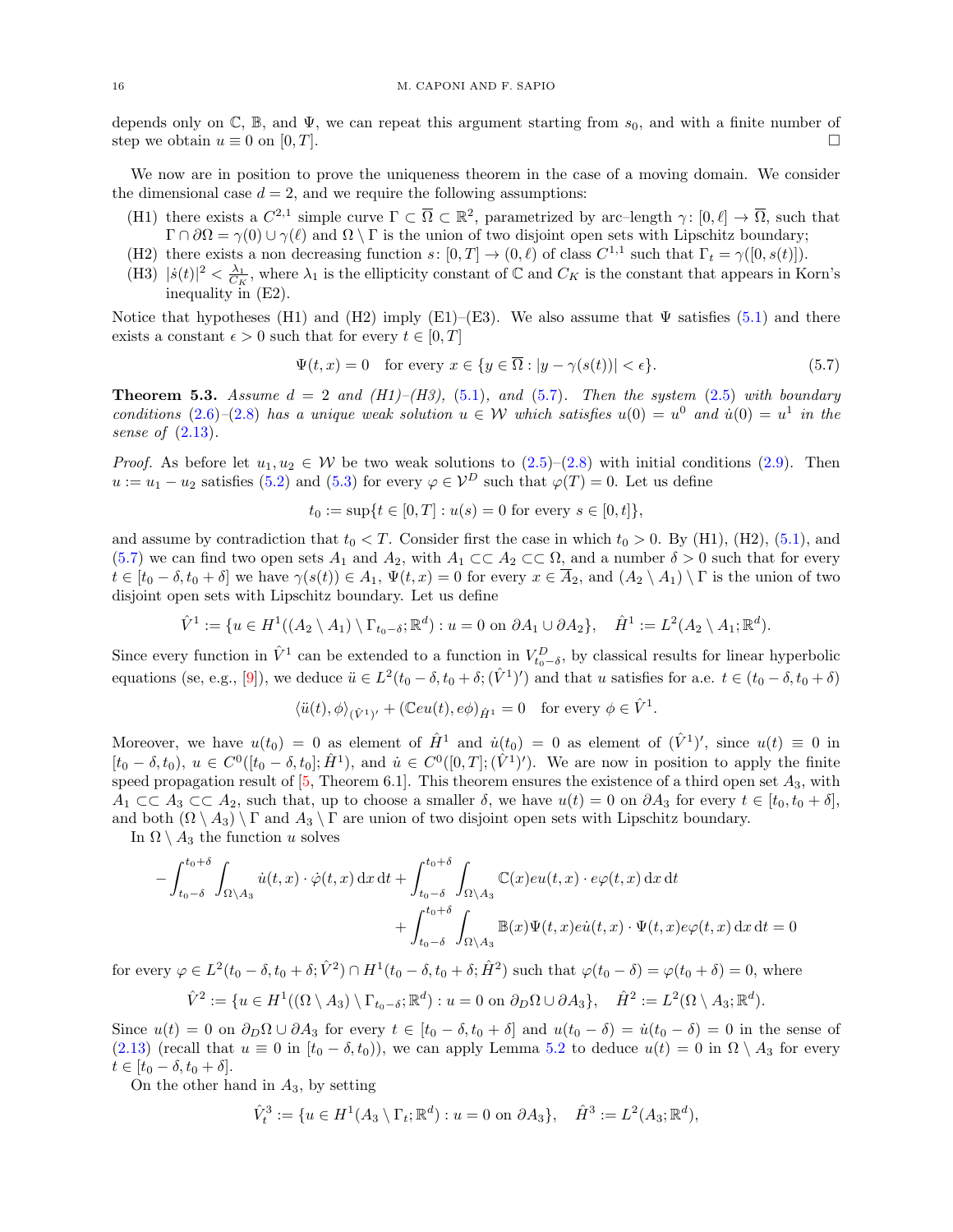we get that the function  $u$  solves

$$
-\int_{t_0-\delta}^{t_0+\delta} \int_{A_3} \dot{u}(t,x) \cdot \dot{\varphi}(t,x) dx dt + \int_{t_0-\delta}^{t_0+\delta} \int_{A_3} \mathbb{C}(x)eu(t,x) \cdot e\varphi(t,x) dx dt = 0
$$

for every  $\varphi \in L^2(t_0 - \delta, t_0 + \delta; \hat{V}_{t_0 + \delta}^3) \cap H^1(t_0 - \delta, t_0 + \delta; \hat{H}^3)$  such that  $\varphi(t) \in \hat{V}_t^3$  for a.e.  $t \in (t_0 - \delta, t_0 + \delta)$  and  $\varphi(t_0 - \delta) = \varphi(t_0 + \delta) = 0$ . Here we would like to apply the uniqueness result contained in [\[8,](#page-18-5) Theorem 4.3] for the spaces  $\{\hat{V}_t^3\}_{t\in[t_0-\delta,t_0+\delta]}$  and  $\hat{H}^3$ , endowed with the usual norms, and for the bilinear form

$$
a(u, v) := \int_{A_3} \mathbb{C}(x)eu(x) \cdot ev(x) \mathrm{d}x \quad \text{for every } u, v \in \hat{V}^3_{t_0 + \delta}.
$$

As show in [\[7,](#page-18-1) Example 1.14] we can construct two maps  $\Phi, \Lambda \in C^{1,1}([t_0 - \delta, t_0 + \delta] \times \overline{A}_3; \mathbb{R}^2)$  such that for every  $t \in [0, T]$  the function  $\Phi(t, \cdot): \overline{A}_3 \to \overline{A}_3$  is a diffeomorfisms of  $A_3$  in itself with inverse  $\Lambda(t, \cdot): \overline{A}_3 \to \overline{A}_3$ . Moreover,  $\Phi(0, y) = y$  for every  $y \in \overline{A}_3$ ,  $\Phi(t, \Gamma \cap \overline{A}_3) = \Gamma \cap \overline{A}_3$  and  $\Phi(t, \Gamma_{t_0-\delta} \cap \overline{A}_3) = \Gamma_t \cap \overline{A}_3$  for every  $t \in [t_0 - \delta, t_0 + \delta]$ . For every  $t \in [t_0 - \delta, t_0 + \delta]$ , the maps  $(Q_t u)(y) := u(\Phi(t, y)), u \in \hat{V}_t^3$  and  $y \in A_3$ , and  $(R_t v)(x) := u(\Lambda(t, x)), v \in \hat{V}_{t_0-\delta}^3$  and  $x \in A_3$ , provide a family of linear and continuous operators which satisfies the assumptions (U1)–(U8) of [\[8,](#page-18-5) Theorem 4.3]. The last condition to check is (U5). Since the bilinear form  $a$  satisfies the following ellipticity condition

<span id="page-16-1"></span>
$$
a(u, u) \ge \lambda_1 \|eu\|_{L^2(A_3 \setminus \Gamma_{t_0 + \delta}; \mathbb{R}^{d \times d}_{sym})}^2 \ge \frac{\lambda_1}{\hat{C}_k} \|u\|_{\hat{V}_{t_0 + \delta}^3}^2 - \lambda_1 \|u\|_{\hat{H}^3}^2 \quad \text{for every } u \in \hat{V}_{t_0 + \delta}^3,\tag{5.8}
$$

,

where  $\hat{C}_K$  is the constant in Korn's inequality in  $\hat{V}^3_{t_0+\delta}$ , namely

$$
\|\nabla u\|_{L^{2}(A_{3}\backslash \Gamma_{t_{0}+\delta};\mathbb{R}^{d\times d})}^{2} \leq \hat{C}_{K}(\|u\|_{L^{2}(A_{3}\backslash \Gamma_{t_{0}+\delta};\mathbb{R}^{d})}^{2} + \|eu\|_{L^{2}(A_{3}\backslash \Gamma_{t_{0}+\delta};\mathbb{R}^{d\times d}_{sym})}^{2}) \text{ for every } u \in \hat{V}_{t_{0}+\delta}^{3}
$$

we have to show the property

$$
|\dot{\Phi}(t,y)|^2 < \frac{\lambda_1}{\hat{C}_K} \quad \text{for every } t \in [t_0 - \delta, t_0 + \delta] \text{ and } y \in \overline{A}_3.
$$

This is ensured by (H3). Indeed, since  $|\dot{s}(t)|^2 < \frac{\lambda_1}{C_K}$ , we can construct the maps  $\Phi$  and  $\Lambda$  in such a way that

$$
|\dot{\Phi}(t,y)|^2 < \frac{\lambda_1}{C_K}
$$

as explained in [\[7,](#page-18-1) Example 2.1]. Moreover, every function in  $\hat{V}_{t_0+\delta}^3$  can be extended to a function in  $V_T = H^1(\Omega \setminus \Gamma_T)$ . Hence, for Korn's inequality in  $\hat{V}^3_{t_0+\delta}$ , we can use the same constant  $C_K$  of  $V_T$ . This allows us to apply the uniqueness result [\[8,](#page-18-5) Theorem 4.3], which implies  $u(t) = 0$  in  $A_3$  for every  $t \in [t_0, t_0 + \delta]$ . In the case  $t_0 = 0$ , it is enough to argue as before in [0,  $\delta$ ], by exploiting [\(5.2\)](#page-13-3). Therefore  $u(t) = 0$  in  $\Omega$  for every  $t \in [t_0, t_0 + \delta]$ , which contradict the maximality of  $t_0$ . Hence  $t_0 = T$ , that yields  $u(t) = 0$  in  $\Omega$  for every  $t \in [0,T].$ 

Remark 5.4. Also Theorem [5.3](#page-15-0) is true in the antiplane case, with essentially the same proof. Notice that, when the displacement is scalar, we do not need to use Korn's inequality in [\(5.8\)](#page-16-1) to get the coercivity in  $\hat{V}_{t_0+\delta}^3$  of the bilinear form a defined before. Therefore, in this case in (H3) it is enough to assume  $|\dot{s}(t)|^2 < \lambda_1$ .

## 6. A Moving Crack Satisfying Griffith's Dynamic Energy–Dissipation Balance

<span id="page-16-0"></span>We conclude this paper with an example of a moving crack  $\{\Gamma_t\}_{t\in[0,T]}$  and weak solution to  $(2.5)-(2.9)$  $(2.5)-(2.9)$ which satisfy the energy–dissipation balance of Griffth's dynamic criterion, as happens in [\[4\]](#page-18-8) for the purely elastic case. In dimension  $d = 2$  we consider an antiplane evolution, which means that the displacement u is scalar, and we take  $\Omega := \{x \in \mathbb{R}^2 : |x| < R\}$ , with  $R > 0$ . We fix a constant  $0 < c < 1$  such that  $cT < R$ , and we set

$$
\Gamma_t := \{ (\sigma, 0) \in \overline{\Omega} : \sigma \le ct \}.
$$

Let us define the following function

$$
S(x_1, x_2) := Im(\sqrt{x_1 + ix_2}) = \frac{1}{\sqrt{2}} \frac{x_2}{\sqrt{|x| + x_1}} \quad x \in \mathbb{R}^2 \setminus \{(\sigma, 0) : \sigma \le 0\},
$$

,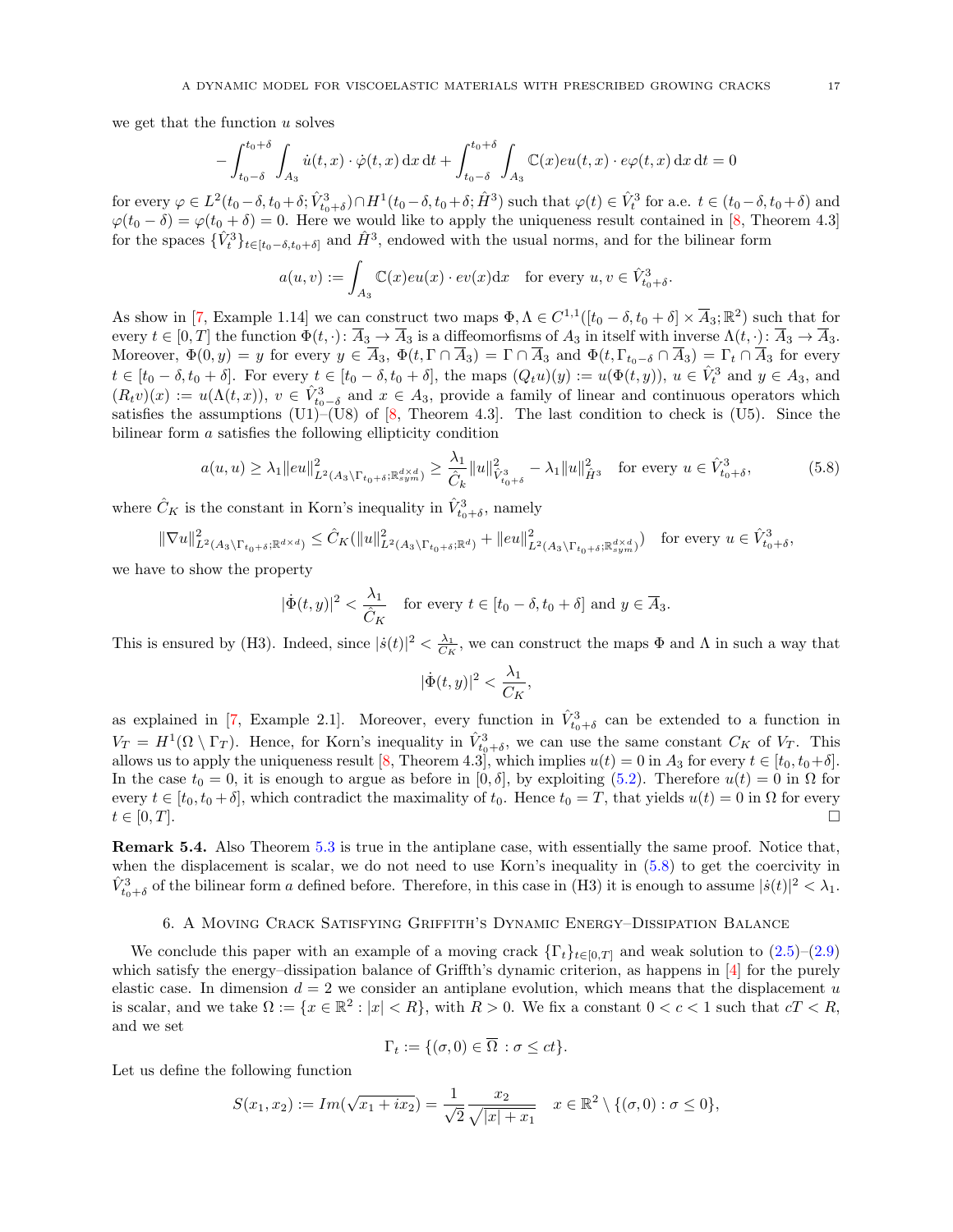where Im denotes the imaginary part of a complex number. Notice that  $S \in H^1(\Omega \setminus \Gamma_0) \setminus H^2(\Omega \setminus \Gamma_0)$ , and it is a weak solution to

$$
\begin{cases} \Delta S = 0 & \text{in } \Omega \setminus \Gamma_0, \\ \nabla S \cdot \nu = \partial_2 S = 0 & \text{on } \Gamma_0. \end{cases}
$$

Let us consider the function

$$
u(t,x) := \frac{2}{\sqrt{\pi}} S\left(\frac{x_1 - ct}{\sqrt{1 - c^2}}, x_2\right) \quad t \in [0, T], \, x \in \Omega \setminus \Gamma_t
$$

and let  $w(t)$  be its restriction to  $\partial\Omega$ . Since  $u(t)$  has a singularity only at the crack tip  $(ct, 0)$ , the function  $w(t)$  can be seen as the trace on  $\partial\Omega$  of a function belonging to  $H^2(0,T;L^2(\Omega)) \cap H^1(0,T;H^1(\Omega \setminus \Gamma_0)),$  still denoted by  $w(t)$ . It is easy to see that u solves the wave equation

$$
\ddot{u}(t) - \Delta u(t) = 0 \quad \text{in } \Omega \setminus \Gamma_t, t \in (0, T),
$$

with boundary conditions

$$
u(t) = w(t) \qquad \text{on } \partial\Omega, t \in (0, T),
$$
  

$$
\frac{\partial u}{\partial \nu}(t) = \nabla u(t) \cdot \nu = 0 \quad \text{on } \Gamma_t, \quad t \in (0, T),
$$

and initial data

$$
u^{0}(x_{1}, x_{2}) := \frac{2}{\sqrt{\pi}} S\left(\frac{x_{1}}{\sqrt{1 - c^{2}}}, x_{2}\right) \in H^{1}(\Omega \setminus \Gamma_{0}),
$$
  

$$
u^{1}(x_{1}, x_{2}) := -\frac{2}{\sqrt{\pi}} \frac{c}{\sqrt{1 - c^{2}}} \partial_{1} S\left(\frac{x_{1}}{\sqrt{1 - c^{2}}}, x_{2}\right) \in L^{2}(\Omega).
$$

Let us consider a function  $\Psi$  which satisfies the regularity assumptions [\(5.1\)](#page-13-1) and condition [\(5.7\)](#page-15-1), namely

$$
\Psi(t) = 0 \quad \text{on } B_{\epsilon}(t) := \{ x \in \mathbb{R}^2 : |x - (ct, 0)| < \epsilon \} \text{ for every } t \in [0, T],
$$

with  $0 < \epsilon < R - cT$ . In this case u is a weak solution, in the sense of Definition [2.4,](#page-4-2) to the damped wave equation

$$
\ddot{u}(t) - \Delta u(t) - \operatorname{div}(\Psi^2(t)\nabla \dot{u}(t)) = f(t) \quad \text{in } \in \Omega \setminus \Gamma_t, \, t \in (0, T),
$$

with forcing term  $f$  given by

$$
f := -\operatorname{div}(\Psi^2 \nabla \dot{u}) = -\nabla \Psi \cdot 2\Psi \nabla \dot{u} - \Psi^2 \Delta \dot{u} \in L^2(0, T; L^2(\Omega)),
$$

and boundary and initial conditions

<span id="page-17-0"></span>
$$
u(t) = w(t) \qquad \text{on } \partial\Omega, t \in (0, T),
$$
  
\n
$$
\frac{\partial u}{\partial \nu}(t) + \Psi^2(t) \frac{\partial \dot{u}}{\partial \nu}(t) = 0 \qquad \text{on } \Gamma_t, t \in (0, T),
$$
  
\n
$$
u(0) = u^0, \quad \dot{u}(0) = u^1.
$$

Notice that for the homogeneous Neumann boundary conditions on  $\Gamma_t$  we used  $\frac{\partial \dot{u}}{\partial \nu}(t) = \nabla \dot{u}(t) \cdot \nu = \partial_2 \dot{u}(t) = 0$ on  $\Gamma_t$ . By the uniqueness result proved in the previous section, the function u coincides with that one found in Theorem [3.1.](#page-4-0) Thanks to the computations done in  $[4,$  Section 4, we know that u satisfies for every  $t \in [0, T]$  the following energy–dissipation balance for the undamped equation, where ct coincides with the length of  $\Gamma_t \setminus \Gamma_0$ 

$$
\frac{1}{2} \|\dot{u}(t)\|_{L^{2}(\Omega)}^{2} + \frac{1}{2} \|\nabla u(t)\|_{L^{2}(\Omega;\mathbb{R}^{2})}^{2} + ct = \frac{1}{2} \|\dot{u}(0)\|_{L^{2}(\Omega)}^{2} + \frac{1}{2} \|\nabla u(0)\|_{L^{2}(\Omega;\mathbb{R}^{2})}^{2} + \int_{0}^{t} (\frac{\partial u}{\partial \nu}(s), \dot{w}(s))_{L^{2}(\partial\Omega)} ds.
$$
\n(6.1)

Moreover, we have

$$
\int_0^t \left(\frac{\partial u}{\partial \nu}(s), \dot{w}(s)\right) L^2(\partial \Omega) ds = \int_0^t \left(\nabla u(s), \nabla \dot{w}(s)\right) L^2(\Omega; \mathbb{R}^2) ds - \int_0^t (\dot{u}(s), \ddot{w}(s)) L^2(\Omega) ds + (\dot{u}(t), \dot{w}(t)) L^2(\Omega) - (\dot{u}(0), \dot{w}(0)) L^2(\Omega).
$$
\n(6.2)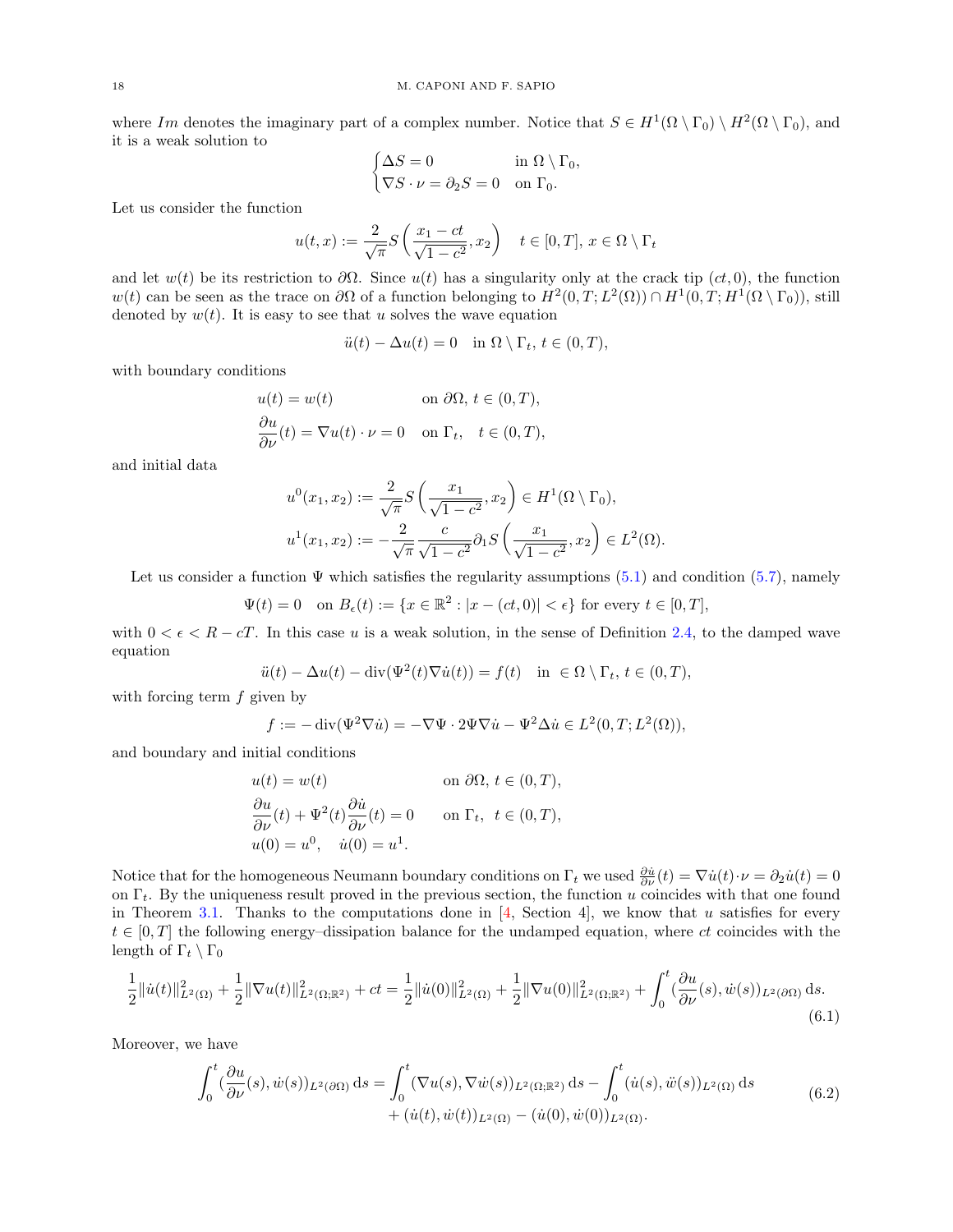For every  $t \in [0, T]$  we compute

$$
(f(t), \dot{u}(t) - \dot{w}(t))_{L^2(\Omega)} = -\int_{(\Omega \backslash B_{\epsilon}(t)) \backslash \Gamma_t} \text{div}[\Psi^2(t, x) \nabla \dot{u}(t, x)](\dot{u}(t, x) - \dot{w}(t, x)) \, dx
$$

$$
= -\int_{(\Omega \backslash B_{\epsilon}(t)) \backslash \Gamma_t} \text{div}[\Psi^2(t, x) \nabla \dot{u}(t, x)(\dot{u}(t, x) - \dot{w}(t, x))] \, dx
$$

$$
+ \int_{(\Omega \backslash B_{\epsilon}(t)) \backslash \Gamma_t} \Psi^2(t, x) \nabla \dot{u}(t, x) \cdot (\nabla \dot{u}(t, x) - \nabla \dot{w}(t, x)) \, dx.
$$

If we denote by  $\dot{u}^{\oplus}(t)$  and  $\dot{w}^{\oplus}(t)$  the traces of  $\dot{u}(t)$  and  $\dot{w}(t)$  on  $\Gamma_t$  from above and by  $\dot{u}^{\ominus}(t)$  and  $\dot{w}^{\ominus}(t)$  the trace from below, thanks to the divergence theorem we have

$$
\int_{(\Omega \backslash B_{\epsilon}(t)) \backslash \Gamma_{t}} \operatorname{div}[\Psi^{2}(t,x) \nabla \dot{u}(t,x)(\dot{u}(t,x) - \dot{w}(t,x))] dx \n= \int_{\partial \Omega} \Psi^{2}(t,x) \frac{\partial \dot{u}}{\partial \nu}(t,x)(\dot{u}(t,x) - \dot{w}(t,x)) dx + \int_{\partial B_{\epsilon}(t)} \Psi^{2}(t,x) \frac{\partial \dot{u}}{\partial \nu}(t,x)(\dot{u}(t,x) - \dot{w}(t,x)) dx \n- \int_{(\Omega \backslash B_{\epsilon}(t)) \cap \Gamma_{t}} \Psi^{2}(t,x) \partial_{2} \dot{u}^{\oplus}(t,x)(\dot{u}^{\oplus}(t,x) - \dot{w}^{\oplus}(t,x)) d\mathcal{H}^{1}(x) \n+ \int_{(\Omega \backslash B_{\epsilon}(t)) \cap \Gamma_{t}} \Psi^{2}(t,x) \partial_{2} \dot{u}^{\ominus}(t,x)(\dot{u}^{\ominus}(t,x) - \dot{w}^{\ominus}(t,x)) d\mathcal{H}^{1}(x) = 0,
$$

since  $u(t) = w(t)$  on  $\partial \Omega$ ,  $\Psi(t) = 0$  on  $\partial B_{\epsilon}(t)$ , and  $\partial_2 \dot{u}(t) = 0$  on  $\Gamma_t$ . Therefore for every  $t \in [0, T]$  we get

$$
(f(t), \dot{u}(t) - \dot{w}(t))_{L^2(\Omega)} = \|\Psi(t)\nabla\dot{u}(t)\|_{L^2(\Omega;\mathbb{R}^2)}^2 - (\Psi(t)\nabla\dot{u}(t), \Psi(t)\nabla\dot{w}(t))_{L^2(\Omega;\mathbb{R}^2)}.
$$
(6.3)

By combining  $(6.1)$ – $(6.3)$  we deduce that u satisfies for every  $t \in [0,T]$  the following Griffith's energy–dissipation balance for the viscoelastic dynamic equation

<span id="page-18-10"></span>
$$
\frac{1}{2} \|\dot{u}(t)\|_{L^{2}(\Omega)}^{2} + \frac{1}{2} \|\nabla u(t)\|_{L^{2}(\Omega;\mathbb{R}^{2})}^{2} + \int_{0}^{t} \|\Psi(s)\nabla\dot{u}(s)\|_{L^{2}(\Omega;\mathbb{R}^{2})}^{2} ds + ct
$$
\n
$$
= \frac{1}{2} \|\dot{u}(0)\|_{L^{2}(\Omega)}^{2} + \frac{1}{2} \|\nabla u(0)\|_{L^{2}(\Omega;\mathbb{R}^{2})}^{2} + \mathcal{W}_{tot}(t),
$$
\n(6.4)

where in this case the total work takes the form

$$
\mathcal{W}_{tot}(t) := \int_0^t \left[ (f(s), \dot{u}(s) - \dot{w}(s))_{L^2(\Omega)} + (\nabla u(s), \nabla \dot{w}(s))_{L^2(\Omega; \mathbb{R}^2)} + (\Psi(s)\nabla \dot{u}(s), \Psi(s)\nabla \dot{w}(s))_{L^2(\Omega; \mathbb{R}^2)} \right] ds
$$
  
- 
$$
\int_0^t (\dot{u}(s), \ddot{w}(s))_{L^2(\Omega)} ds + (\dot{u}(t), \dot{w}(t))_{L^2(\Omega)} - (\dot{u}(0), \dot{w}(0))_{L^2(\Omega)}.
$$

Notice that equality  $(6.4)$  gives  $(1.6)$ . This show that in this model Griffith's dynamic energy–dissipation balance can be satisfied by a moving crack, in contrast with the case  $\Psi = 1$ , which always leads to [\(1.3\)](#page-0-2).

#### <span id="page-18-9"></span>**REFERENCES**

- <span id="page-18-4"></span>[1] L. AMBROSIO, N. GIGLI, AND G. SAVARÉ: Gradient flows in metric spaces and in the space of probability measures. Lectures in Mathematics ETH Zürich. Birkhäuser Verlag, Basel, 2005.
- <span id="page-18-2"></span>[2] M. Caponi: Linear hyperbolic systems in domains with growing cracks, Milan J. Math. 85 (2017), 149–185.
- <span id="page-18-0"></span>[3] G. DAL MASO AND C.J. LARSEN: Existence for wave equations on domains with arbitrary growing cracks, Atti Accad. Naz. Lincei Rend. Lincei Mat. Appl. 22 (2011), 387–408.
- <span id="page-18-8"></span>[4] G. Dal Maso, C.J. Larsen, and R. Toader: Existence for constrained dynamic Griffith fracture with a weak maximal dissipation condition, J. Mech. Phys. Solids 95 (2016), 697–707.
- <span id="page-18-7"></span>[5] G. Dal Maso, C.J. Larsen, and R. Toader: Existence for elastodynamic Griffith fracture with a weak maximal dissipation condition, J. Math. Pures Appl. (2018).
- <span id="page-18-3"></span>[6] G. DAL MASO, G. LAZZARONI, AND L. NARDINI: Existence and uniqueness of dynamic evolutions for a peeling test in dimension one, J. Differential Equations 261 (2016), 4897–4923.
- <span id="page-18-1"></span>[7] G. Dal Maso AND I. LUCARDESI: The wave equation on domains with cracks growing on a prescribed path: existence, uniqueness, and continuous dependence on the data, Appl. Math. Res. Express 2017 (2017), 184-241.
- <span id="page-18-5"></span>[8] G. DAL MASO AND R. TOADER: On the Cauchy problem for the wave equation on time–dependent domains, J. Differential Equations 266 (2019), 3209-3246.
- <span id="page-18-6"></span>[9] R. DAUTRAY AND J.L. LIONS: Analyse mathématique et calcul numérique pour les sciences et les techniques. Vol. 8. Evolution: semi-groupe, variationnel, Masson, Paris, 1988. ´